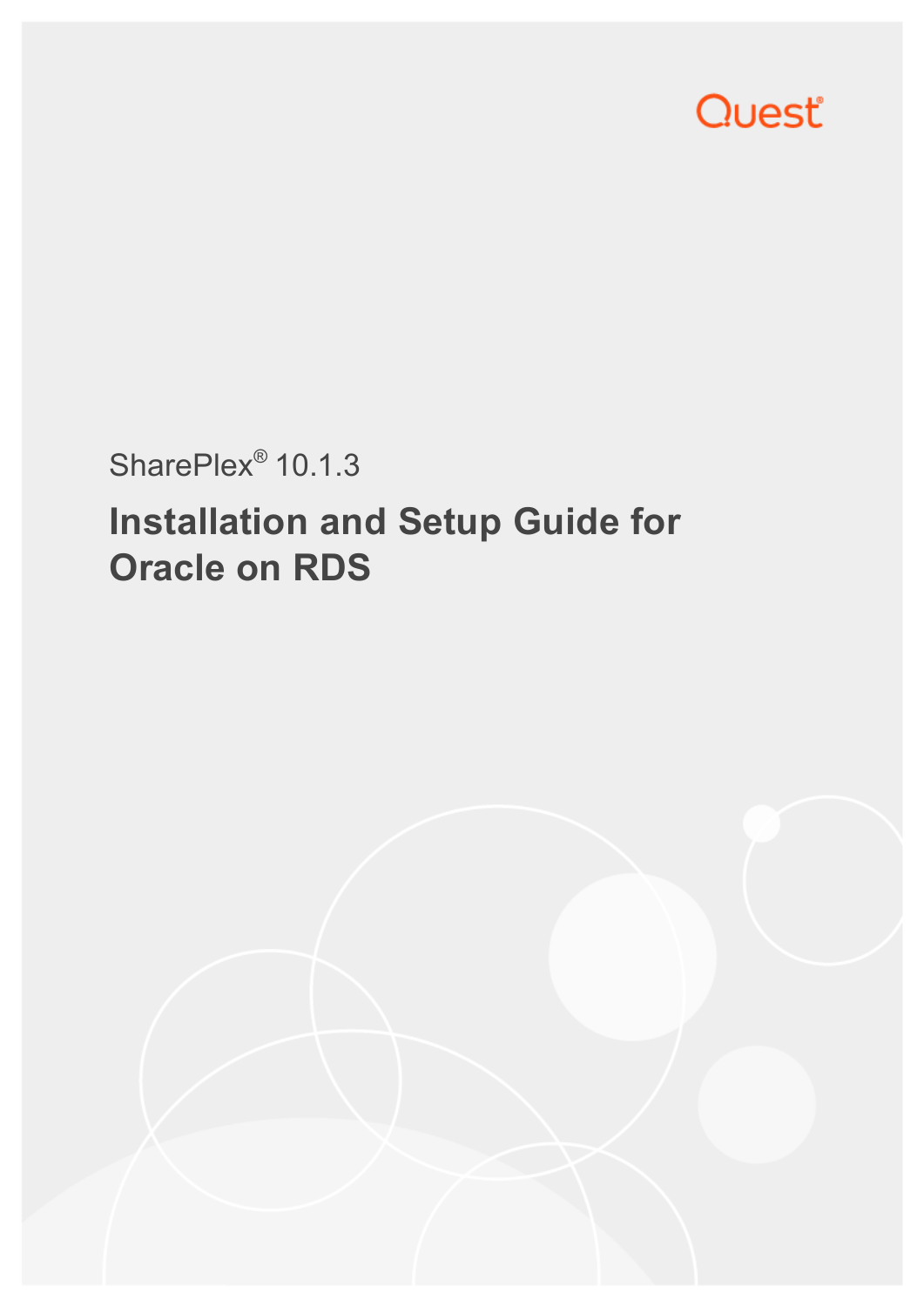### **© 2022 Quest Software Inc. ALL RIGHTS RESERVED.**

This guide contains proprietary information protected by copyright. The software described in this guide is furnished under a software license or nondisclosure agreement. This software may be used or copied only in accordance with the terms of the applicable agreement. No part of this guide may be reproduced or transmitted in any form or by any means, electronic or mechanical, including photocopying and recording for any purpose other than the purchaser's personal use without the written permission of Quest Software Inc.

The information in this document is provided in connection with Quest Software products. No license, express or implied, by estoppel or otherwise, to any intellectual property right is granted by this document or in connection with the sale of Quest Software products. EXCEPT AS SET FORTH IN THE TERMS AND CONDITIONS AS SPECIFIED IN THE LICENSE AGREEMENT FOR THIS PRODUCT, QUEST SOFTWARE ASSUMES NO LIABILITY WHATSOEVER AND DISCLAIMS ANY EXPRESS, IMPLIED OR STATUTORY WARRANTY RELATING TO ITS PRODUCTS INCLUDING, BUT NOT LIMITED TO, THE IMPLIED WARRANTY OF MERCHANTABILITY, FITNESS FOR A PARTICULAR PURPOSE, OR NON-INFRINGEMENT. IN NO EVENT SHALL QUEST SOFTWARE BE LIABLE FOR ANY DIRECT, INDIRECT, CONSEQUENTIAL, PUNITIVE, SPECIAL OR INCIDENTAL DAMAGES (INCLUDING, WITHOUT LIMITATION, DAMAGES FOR LOSS OF PROFITS, BUSINESS INTERRUPTION OR LOSS OF INFORMATION) ARISING OUT OF THE USE OR INABILITY TO USE THIS DOCUMENT, EVEN IF QUEST SOFTWARE HAS BEEN ADVISED OF THE POSSIBILITY OF SUCH DAMAGES. Quest Software makes no representations or warranties with respect to the accuracy or completeness of the contents of this document and reserves the right to make changes to specifications and product descriptions at any time without notice. Quest Software does not make any commitment to update the information contained in this document.

If you have any questions regarding your potential use of this material, contact:

Quest Software Inc.

Attn: LEGAL Dept

4 PolarisWay

Aliso Viejo, CA 92656

Refer to our Web site ([https://www.quest.com](https://www.quest.com/)) for regional and international office information.

### **Patents**

Quest Software is proud of our advanced technology. Patents and pending patents may apply to this product. For the most current information about applicable patents for this product, please visit our website at <https://www.quest.com/legal>.

### **Trademarks**

Quest, the Quest logo, SharePlex, and Join the Innovation are trademarks and registered trademarks of Quest Software Inc. For a complete list of Quest marks, visit <https://www.quest.com/legal/trademark-information.aspx>. All other trademarks and registered trademarks are property of their respective owners.

SharePlex Installation and Setup Guide for Oracle on RDS Updated - 3/31/2022 Version - 10.1.3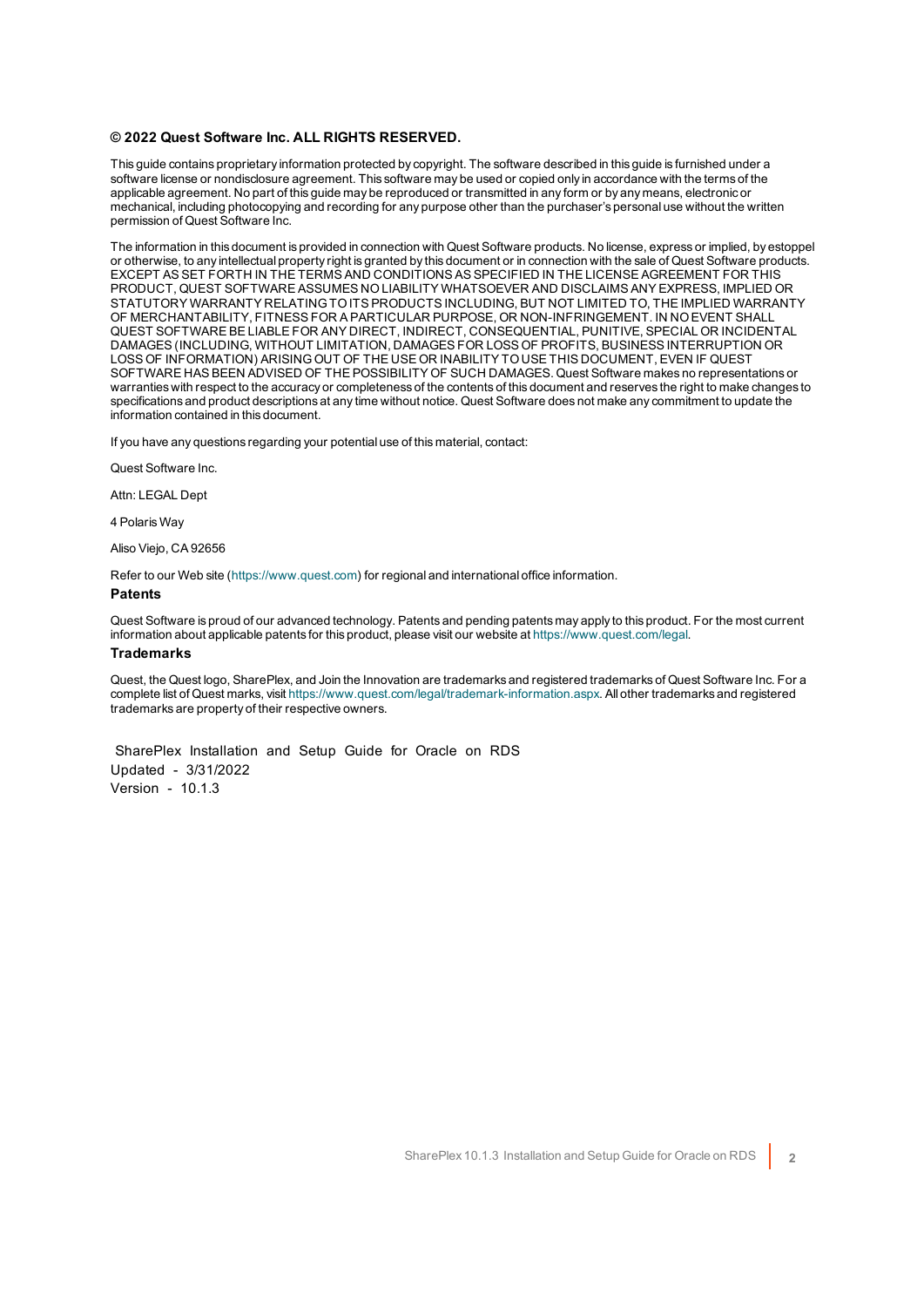## **Contents**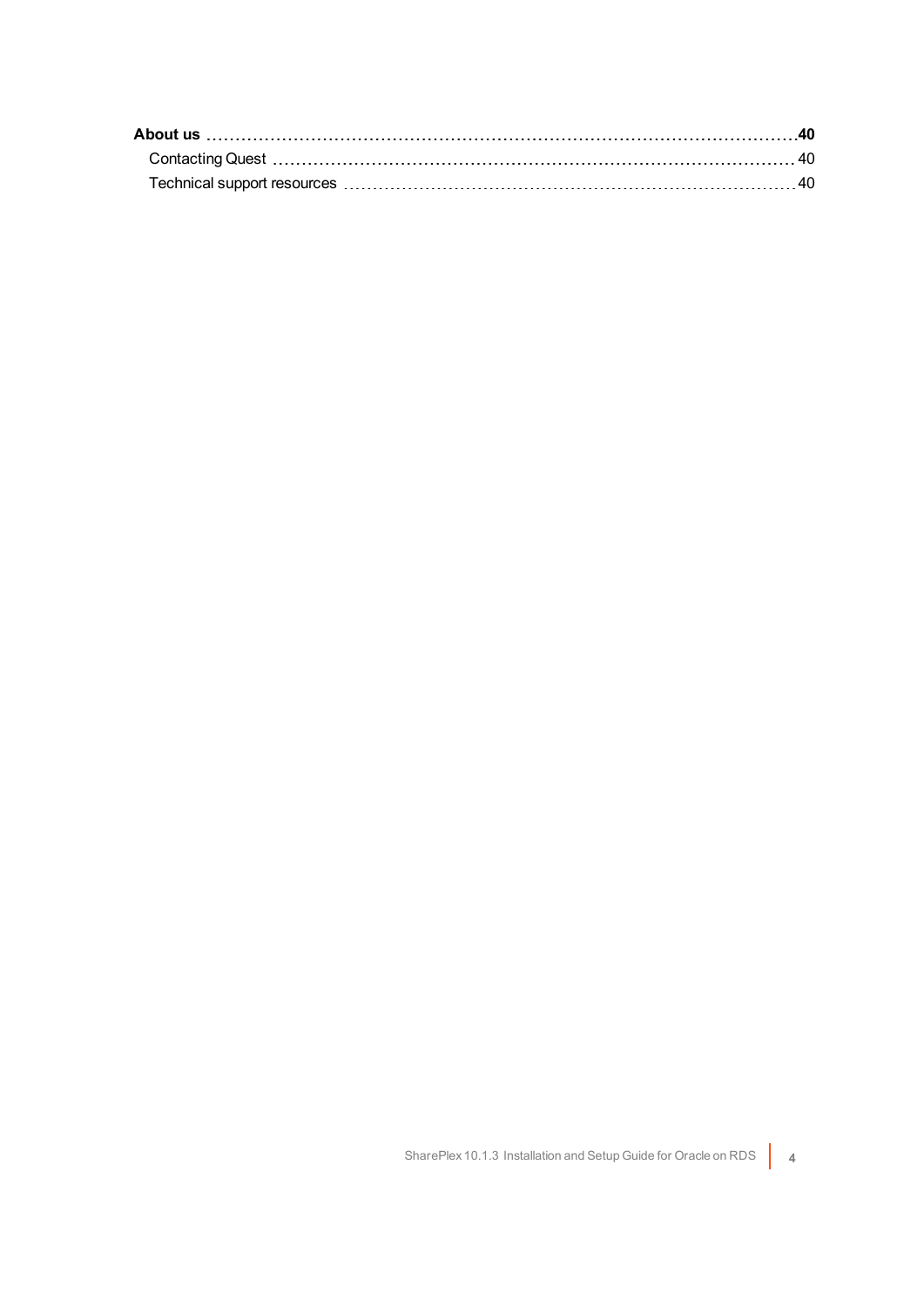# **About this Guide**

<span id="page-4-1"></span><span id="page-4-0"></span>This manual provides instructions for installing and setting up SharePlex on an Amazon RDS Oracle database.

## **Other SharePlex documentation**

For the complete SharePlex documentation set, go to [https://support.quest.com/shareplex/technical-documents.](https://support.quest.com/shareplex/technical-documents)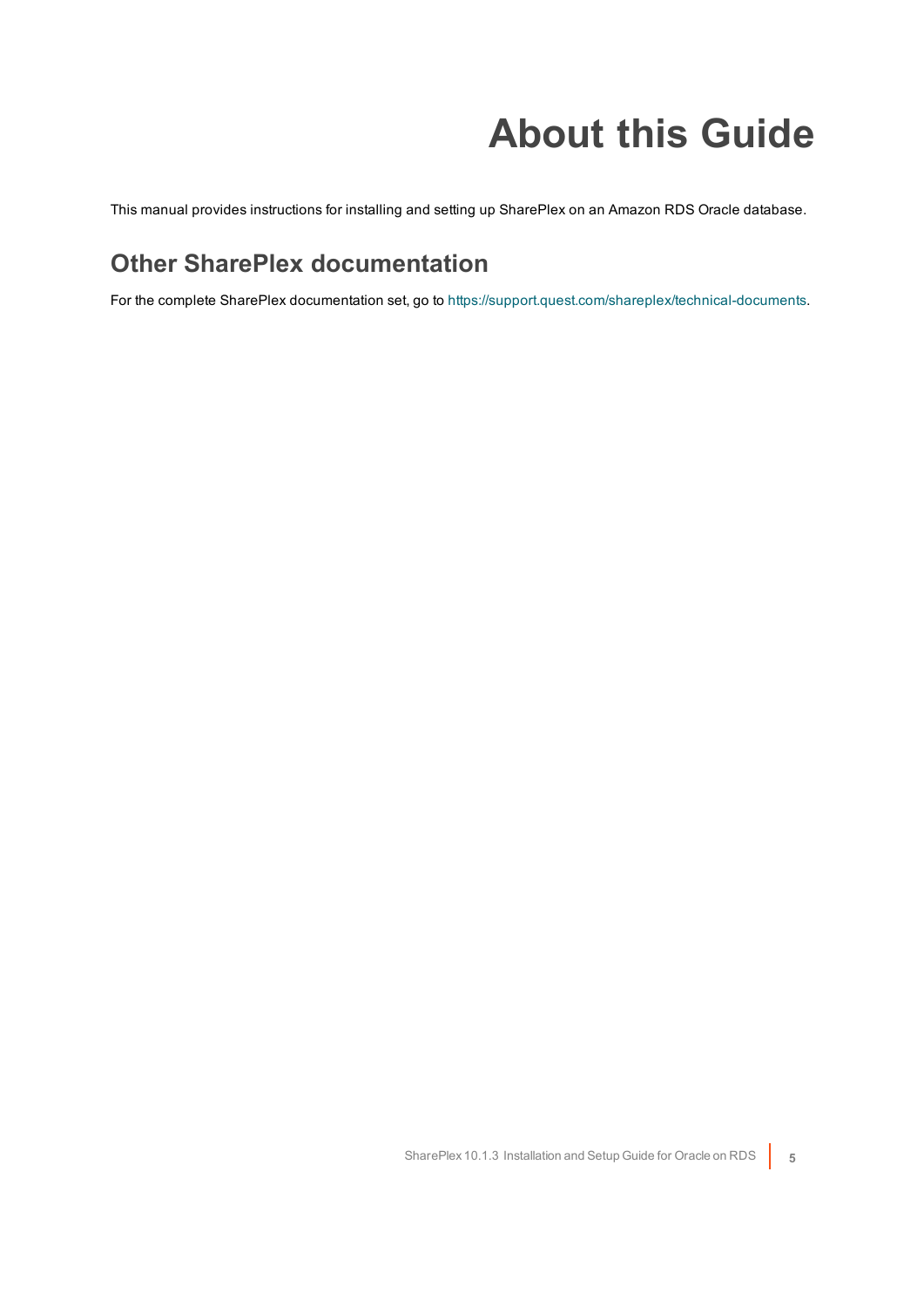## **Overview and Requirements**

<span id="page-5-0"></span>The deployment of SharePlex for an Oracle database hosted on the Amazon RDS service is slightly different from deploying SharePlex for an on-premises Oracle database. In a typical on-premises database environment, a SharePlex administrator can install and set up SharePlex directly on the production database system. However, in an RDS environment, SharePlex cannot be installed on the underlying operating system, which is fully managed by Amazon.

To replicate to or from an Oracle database on RDS, you install SharePlex on a server that is external to the RDS deployment of the Oracle database, and then configure SharePlex to interact with the RDS database through a remote connection. Once SharePlex is deployed, it operates the same way as it does when capturing from, or posting to, an on premises source and target.

## <span id="page-5-1"></span>**Requirements and support**

<span id="page-5-2"></span>Understand the following when using SharePlex in an RDS environment.

## **SharePlex AMI**

In all but one of the supported configurations for replication to or from an RDS database, you need to obtain a SharePlex AMI (Amazon Virtual Machine Instance). This instance is an Amazon Linux virtual machine, hosted on Amazon EC2, with SharePlex pre-installed. An Oracle client is included in the image. You launch the SharePlex instance from your EC2 account and then perform a few tasks to set up licensing and connectivity to the database.

<span id="page-5-3"></span>For more [information,](#page-7-0) see Configure a SharePlex AMI instance on page 8.

## **Supported Oracle versions on RDS**

Capture from RDS is supported for Oracle versions 11g R2 (supported 11g R2 versions are 11.2.0.4.v11 or later), 12c R1 (supported 12c R1 versions are 12.1.0.2.v7 or later), and 19c EE & SE2. Post is supported for all Oracle versions that are supported by RDS and SharePlex.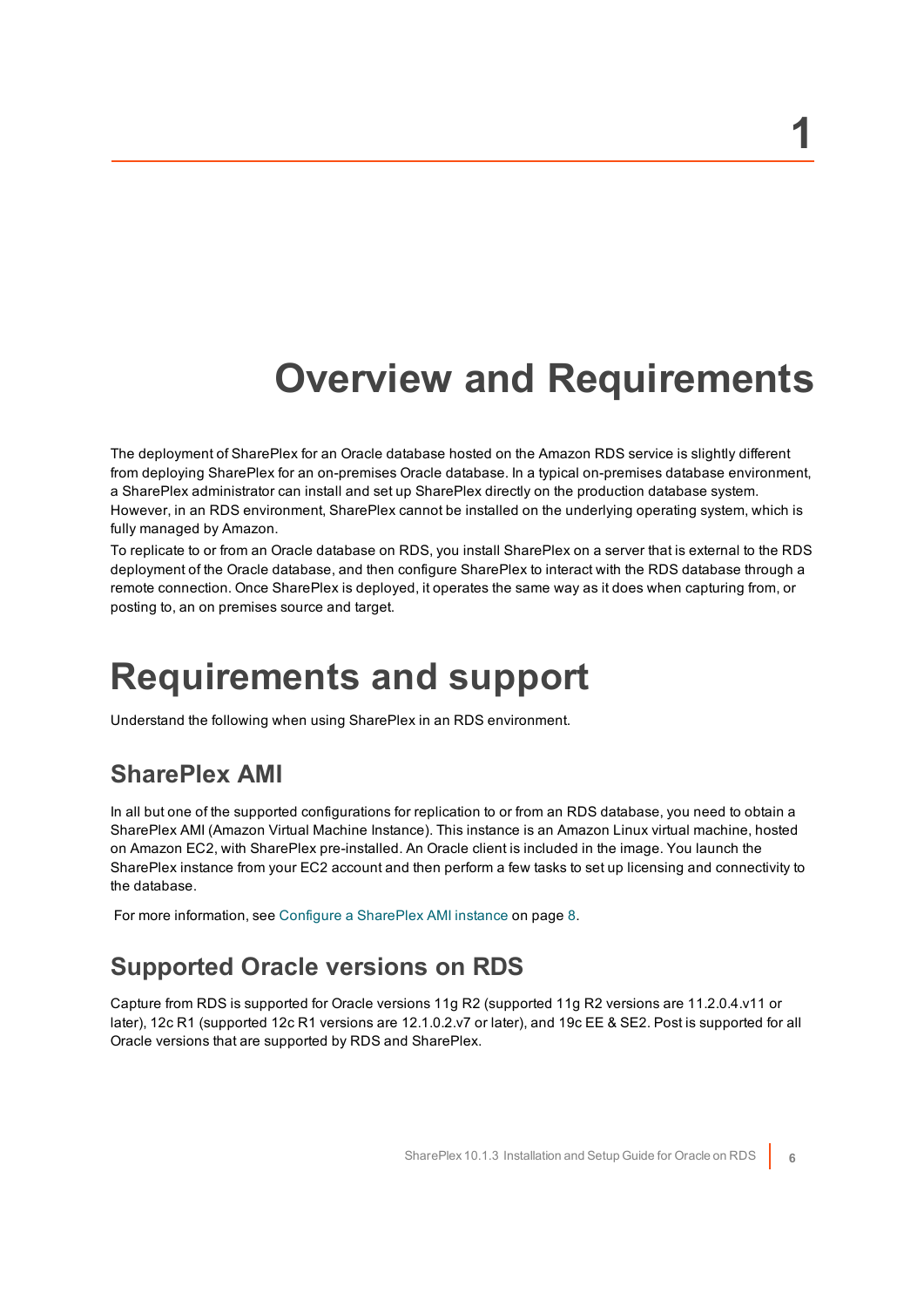## <span id="page-6-0"></span>**Supported Oracle features on RDS**

Support of Oracle features on RDS is limited to the default option groups: **default:oracle-ee-12-1**, **default:oracle-ee-11-2**, **default:oracle-ee-19**, and **default:oracle-se2-19**.

## <span id="page-6-1"></span>**Not Supported**

The following SharePlex or Oracle features are not supported for Oracle databases on RDS:

- Encryption of replicated data
- Compression of replicated data
- <span id="page-6-2"></span>• Replication of Oracle Spatial objects

## **SharePlex configuration tasks**

This guide leaves off at the point where you have installed SharePlex and configured the environment to support connection to Oracle sources and targets in an RDS environment. There is still a little work to do before replication can start. To configure SharePlex to replicate your data, see the following guides:

SharePlex [Administration](https://support.quest.com/shareplex) Guide: This guide contains instructions for creating the configuration file that contains your replication rules, controlling and monitoring replication, activating replication, and other important tasks. SharePlex [Reference](https://support.quest.com/shareplex) Guide: This guide contains detailed information about how to use each of the SharePlex commands and parameters.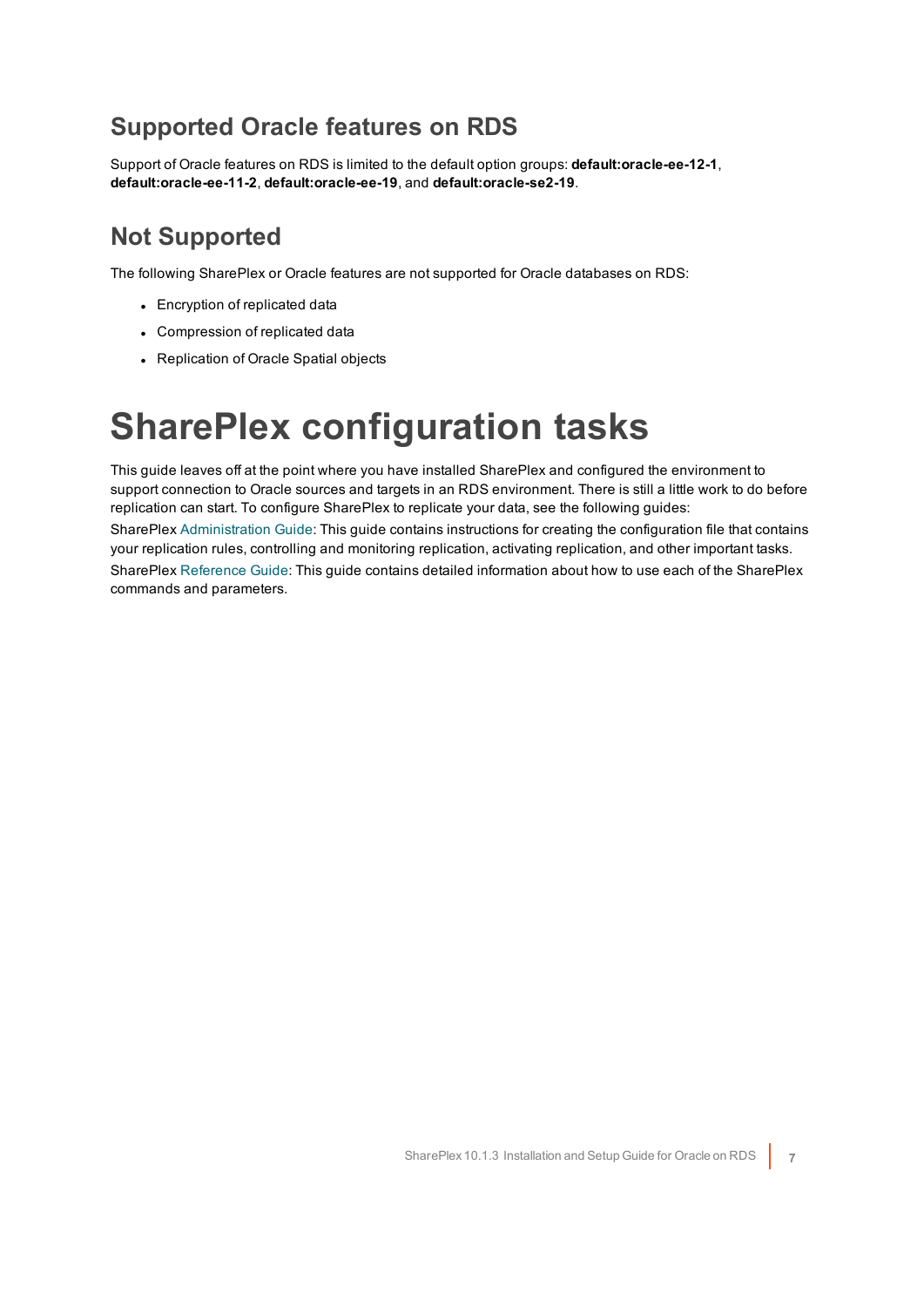# <span id="page-7-0"></span>**Configure a SharePlex AMI instance**

<span id="page-7-1"></span>These instructions help you to create your SharePlex instance.

## **Prerequisites**

- Create an Amazon Web Services (AWS) account and (recommended by Amazon) an Identity and Access Management User, or obtain the AWS credentials of an existing account that will be used for SharePlex.
- Have your SharePlex license key available.
- Each SharePlex AMI requires an incoming SSH rule that opens port 22 for incoming connections by users who will issue SharePlex commands or perform other replication-related administrative tasks. The **One-Click Launch** method provides a predefined security group with an existing incoming SSH rule that you can link to one or more IP addresses, or you can select a different security group. The **Manual Launch** method enables you to create a custom security group, or you can select an existing group. To create a custom security group before you start the launch, see the Amazon AWS documentation.
- <sup>l</sup> SSH access to your SharePlex instance is allowed only by public key authentication using a *key pair*. The public key of the key pair is embedded in your SharePlex instance, and a private key is stored by you (the SharePlex user) in a file on the computer from which you will connect to SharePlex. You specify the file in the connection string. The **One-Click Launch** method requires you to select an existing key pair. The **Manual Launch** method enables you to create a key pair or select an existing one. To create a key pair, see the Amazon AWS documentation.

## <span id="page-7-2"></span>**Create the SharePlex AMI instance**

## *To find SharePlex on Amazon AWS*

- 1. Log on to Amazon Marketplace with your AWS account credentials.
- 2. In the Search box, type **SharePlex**.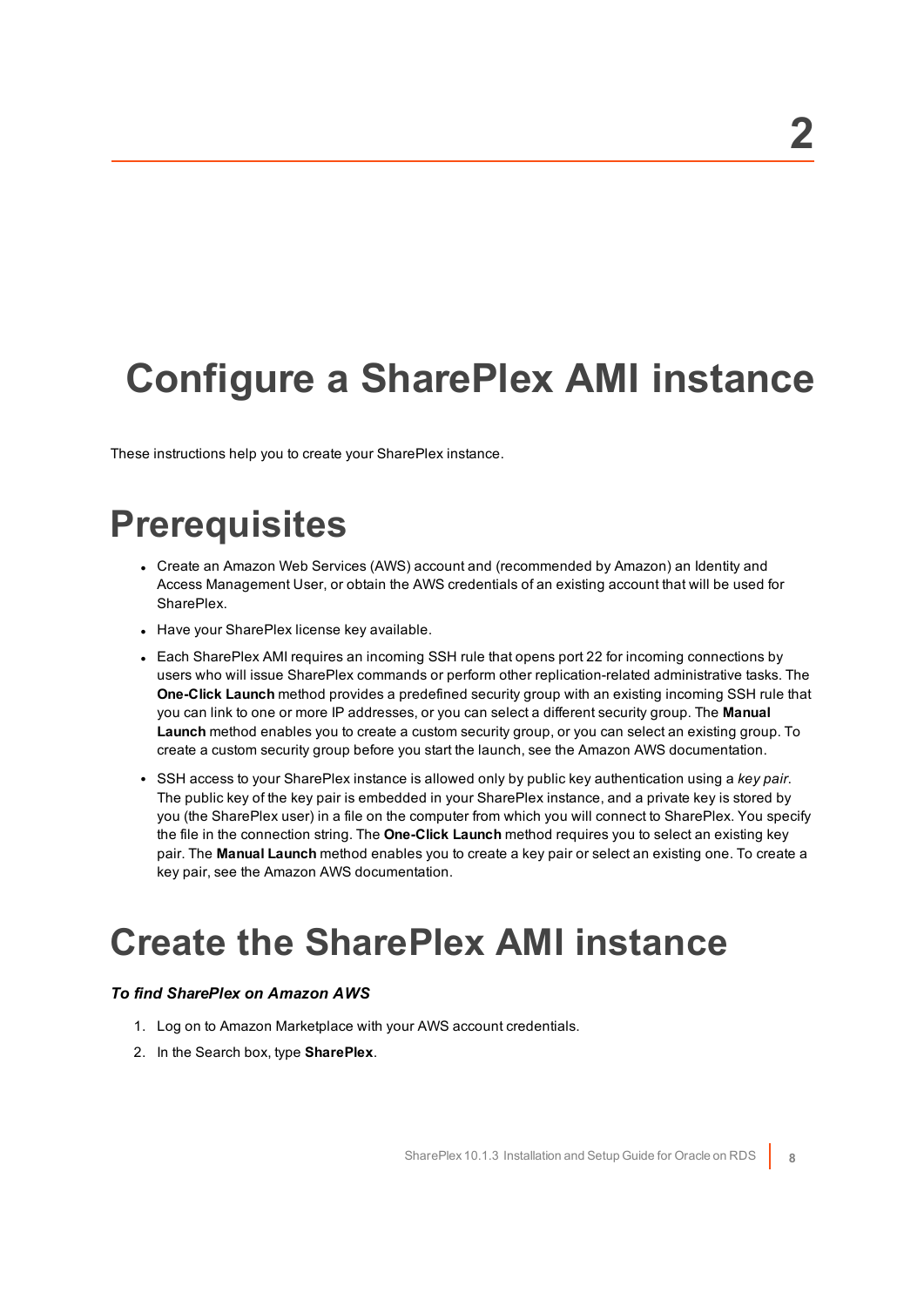- 3. Click the **SharePlex for Database Replication** link that is returned by the search. The SharePlex page is displayed, where you can compare costs based on various infrastructure options.
- 4. Click **Continue to Subscribe** at the top of the page.
- 5. You have the option of creating a SharePlex instance in either of the following ways:
	- <sup>l</sup> **One-click launch:** Launches a default SharePlex instance, with limited customization options. The instance launches with a default name, which you can change after the launch process is completed.
	- <sup>l</sup> **Manual Launch:** Provides additional customization options for your SharePlex instance, including the ability to specify a name and create a key pair or security group.

## *To create a SharePlex AMI instance with one click*

- 1. Select **One-Click**.
- 2. Specify the following settings. See the Amazon RDS help if you need more information about these features.

**Version:** Select the SharePlex version that you want to run.

**Region:** Select the Amazon region that will host the SharePlex instance.

**EC2 Instance Type:** Select the virtual machine attributes for the SharePlex instance.

**VPC Settings:** Select or create a virtual private cloud network and subnet for your SharePlex instance.

**Security Group:** Select an existing security group, or select **Create new based on seller settings** to customize the existing SSH rule to your own IP addresses. **NOTE:** Any Amazon-generated **default** security groups shown in the list do not provide enough security for production replication across external networks.

**Key Pair:** Select a key pair, which will be used as authentication when you log on to the SharePlex instance. **NOTE:** To log into SharePlex with th selected key pair, you must be in possession of the **.pem** file that contains the private key of that key pair.

3. Click **Launch with One Click**. You are notified that your instance of the software is being deployed on EC2. You can view the status of this instance on the EC2 console and assign it a name if desired.

## *To create a SharePlex AMI instance manually*

- 1. Select **Manual Launch**.
- 2. Click **Launch**.
- 3. Under **Version**, select the SharePlex version that you want to run.
- 4. Under **Launch**, find the Amazon region that will host the SharePlex instance, then click **Launch with EC2 Console**.
- 5. Select an instance type that matches your processing and storage needs, then click **Next: Configure Instance Details**.
- 6. Select among options that are related to the operation of the SharePlex instance.
- 7. Click **Next: Add Storage**.
- 8. Keep the default storage settings (these are adequate in most cases) or make any changes as necessary.
- 9. Click **Next: Add Tags**.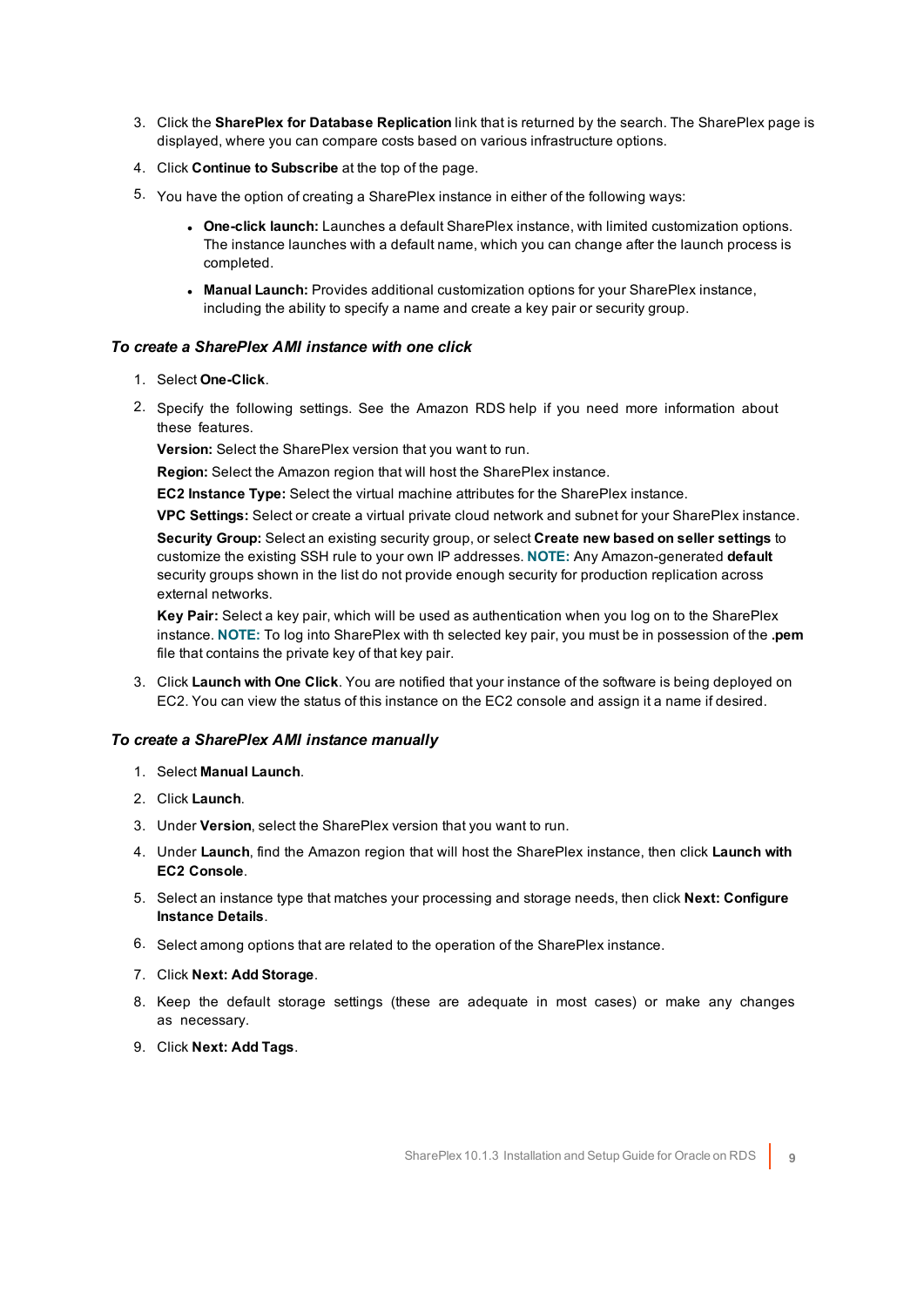- 10. Click **Add Tag** then provide the following:
	- **Key column:** Enter your user name or some other value on which you can search and sort to find this SharePlex instance. Example: MyUserName
	- <sup>l</sup> **Value column**: Enter the SharePlex instance name. Example: MySharePlexInstance
- 11. Click **Next: Configure Security Group**.
- 12. Select or create a security group that satisfies the SharePlex requirements. To create a rule, see the [Prerequisites](#page-7-1) in these instructions.
- 13. Click **Next: Review and Launch**.
- 14. Review your instance specifications, and make any changes if needed.
- 15. Click **Launch**. The key pair dialog is displayed. Specify how you want to associate a key pair with the SharePlex instance:
	- <sup>l</sup> If a key pair exists already, select **Choose an existing key pair**, then select the name.
	- <sup>l</sup> To specify a new key pair, select **Create a new key pair**, type a name for the key pair file, then click **Download Key Pair**. The private key is downloaded to your computer in the form of a file with the extension of **.pem** (typically the **Downloads** folder on Windows).
- 16. Change the permissions on the**.pem** file to read-only. This is an Amazon requirement. Store the file in a safe place where you have access to it later
- 17. Click **Launch Instance**.
- 18. Click **View Instance**, then wait for the instance initialization to be completed.
- <span id="page-9-0"></span>19. Select the SharePlex instance by its assigned name tag, then wait until the **Status Checks** column shows a **Checks Passed** status.

## **Log in to the SharePlex instance**

- 1. If you do not have an SSH client on your system, download and install one.
- 2. Run the SSH client.
- 3. Always log on to the SharePlex AMI instance as the **ec2-user**. This user is the SharePlex Administrator. Use the following command:

**ssh -i ~/.ssh/***pem\_file\_name***.pem ec2-user@***IP\_address/hostname* where:

- <sup>l</sup> *pem\_file\_name* is the name of the **.pem** file that you downloaded, which contains the private key of the security key pair.
- IP address/hostname is either the IPv4 public IP address or, if present, the host name that is mapped to this IP address in your domain name server or **/etc/hosts** file.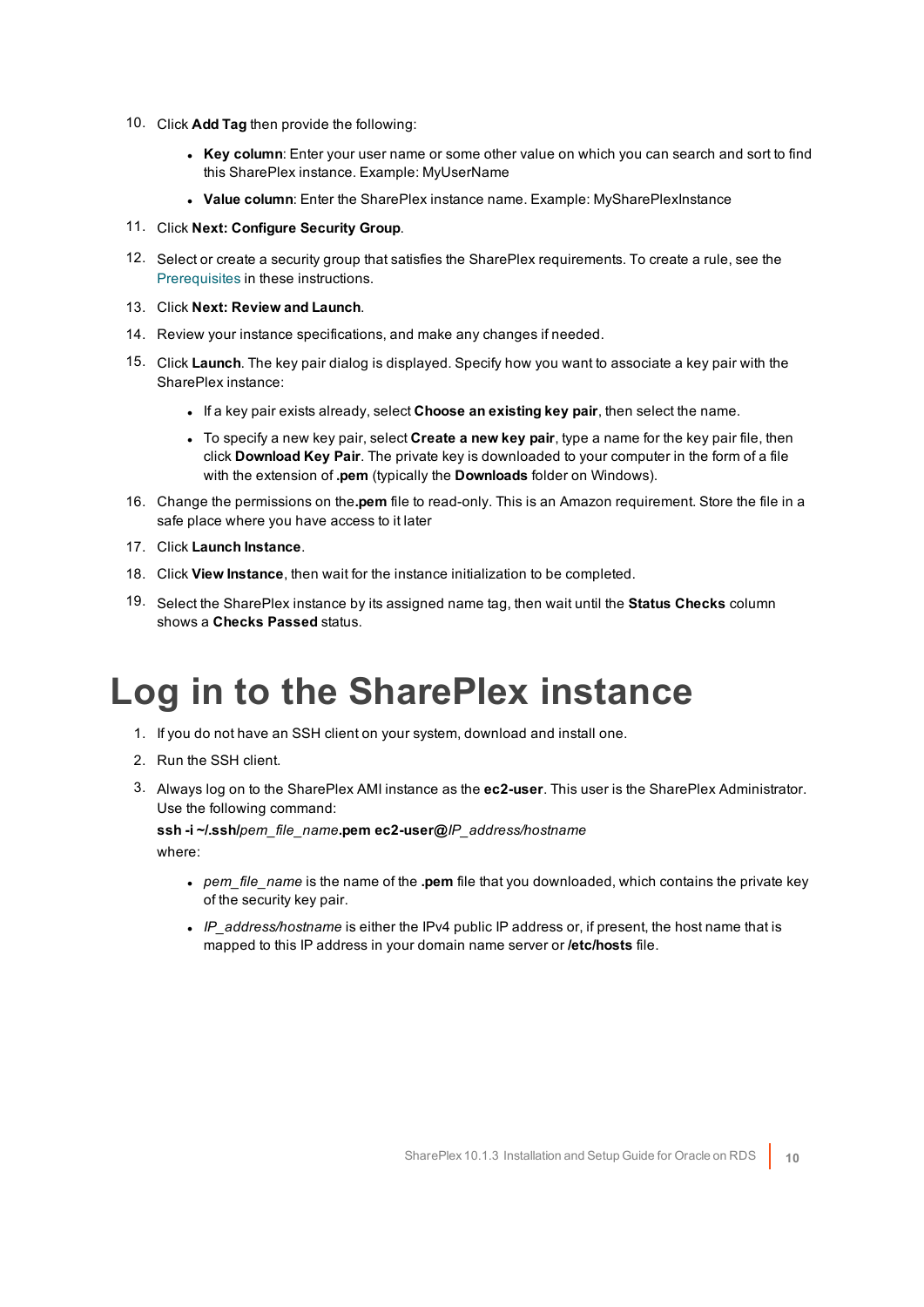## <span id="page-10-0"></span>**Add a license key to the SharePlex instance**

- 1. Log on to the SharePlex instance.
- 2. Run the SharePlex license key utility with the following command at the Linux command prompt: **/home/ec2-user/shareplex/proddir/install/splex\_add\_key**
- 3. Choose option 2:

```
SharePlex License Utility
1) Read license key from file
2) Enter license key manually
3) Add license key for alternate host
q) Quit License Utility
Enter option:
```
- 4. Type the license key exactly as you received it from Quest, including the **SPLEXKEY=** string if one prepends the key, any spaces, and any capitalization. Press **Enter** when finished typing the key.
- 5. Enter the **SiteMessage** text string provided by Quest with the license key.
- 6. Enter **q** to exit the utility.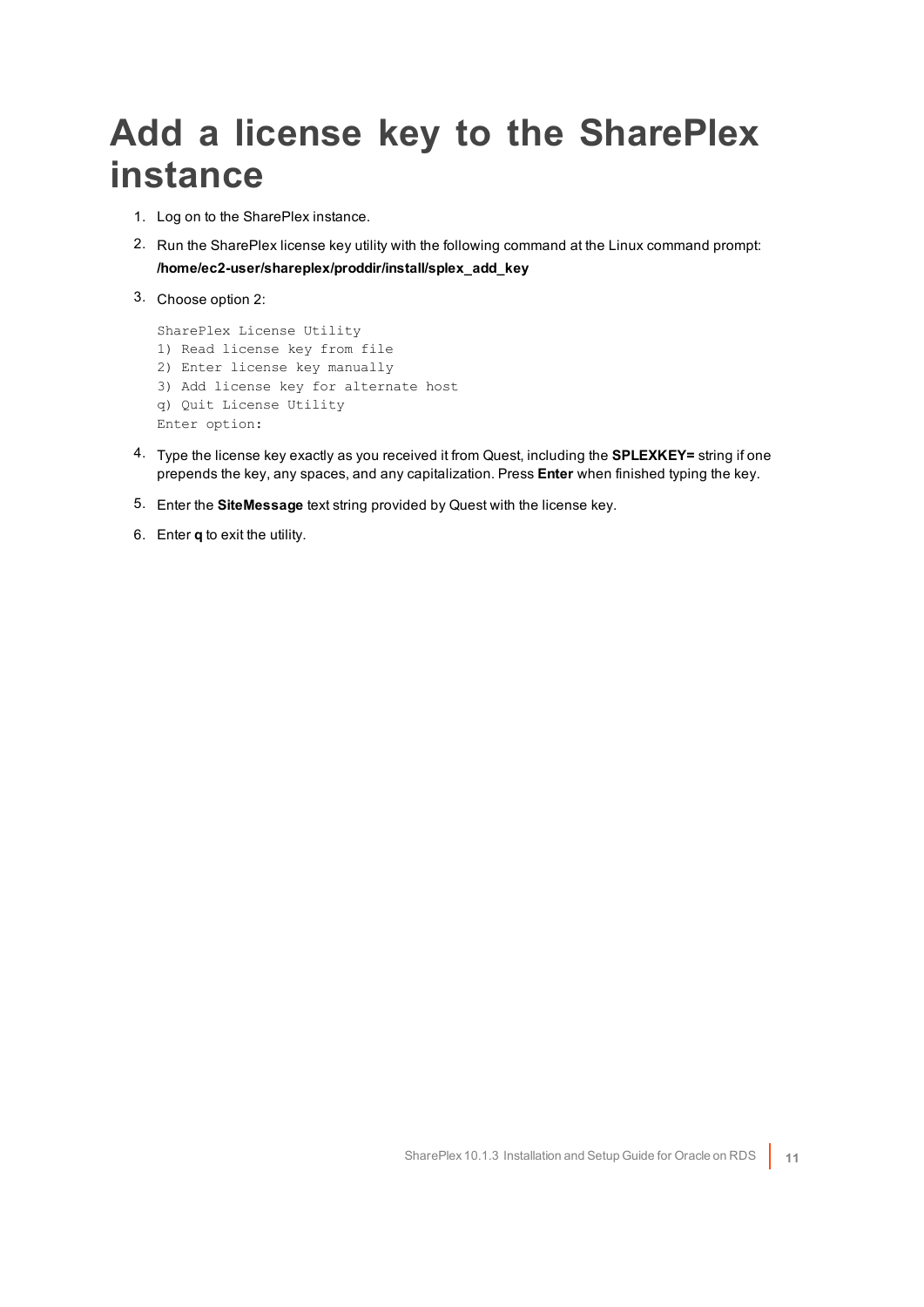# <span id="page-11-0"></span>**Setup for on-premises source, RDS target**

SharePlex supports the following SharePlex configurations when the source database is on-premises and the target is an RDS database.

- SharePlex installed on-premises
- <span id="page-11-1"></span>• SharePlex AMI instance on EC2 cloud

## **SharePlex installed on-premises**



In this scenario, Capture, running on premises, connects to the source database through a **bequeath** connection and the Post process connects to the RDS database through **TNS**.

To set up this configuration, install SharePlex on-premises in one of these ways:

<sup>l</sup> You can use your **production source server** to run all of the SharePlex replication components. In this setup, both source *and* target replication processes (and their queues) are installed on one server, the production server.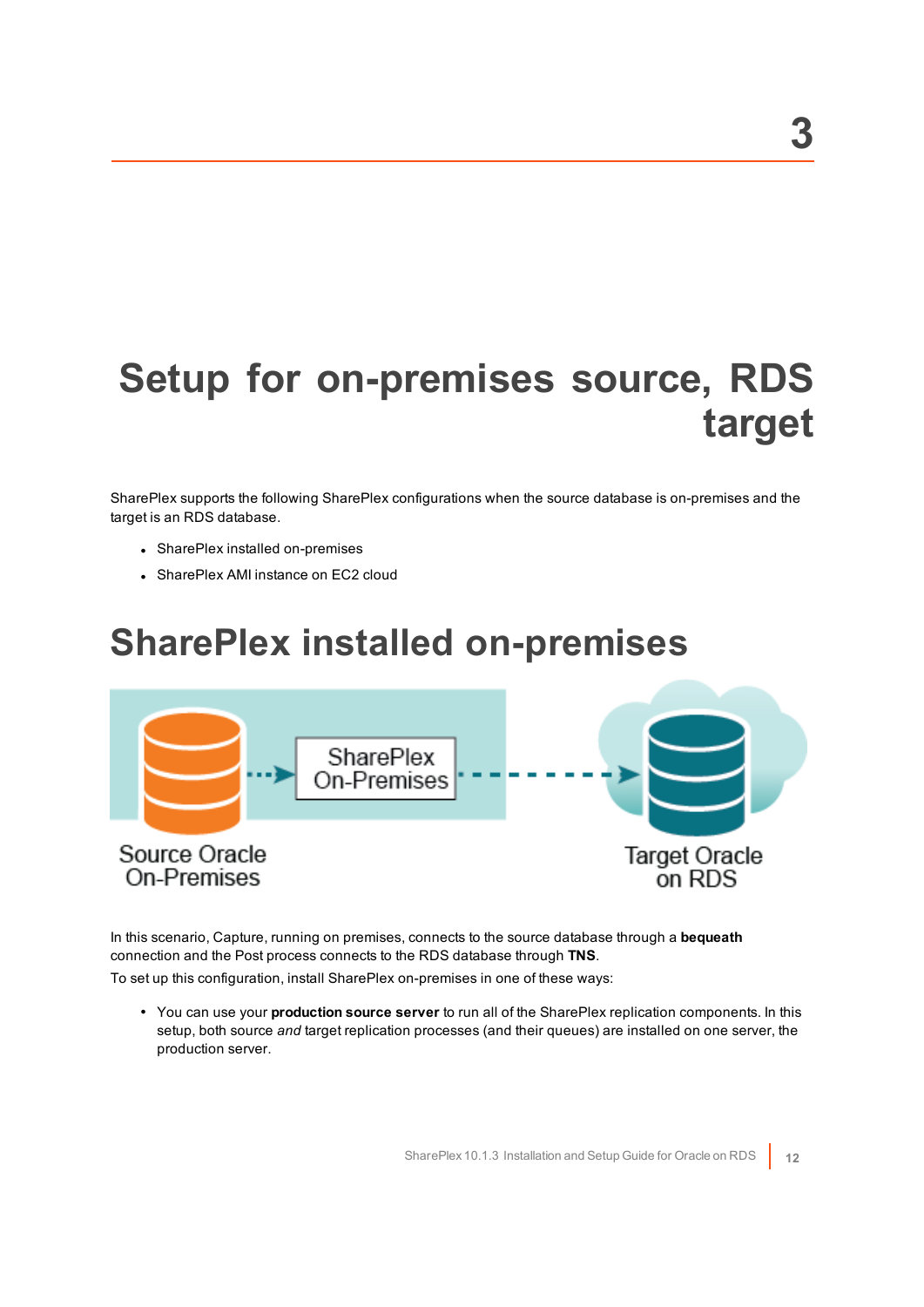**NOTE:** In a high-volume transactional environment, the buildup of data in the post queues and the presence of multiple Post processes may generate unacceptable overhead for a production system. In that case, you should use an intermediary server.

<sup>l</sup> You can use an **on-premises intermediary server** to run the Import and Post components (and the post queues). This method removes most of the replication overhead from the source server. For more information, see Post to PaaS cloud from an intermediary server on page 1.

**NOTE:** To view SharePlex system requirements when installed on premises, see the SharePlex [Release](https://support.quest.com/shareplex) Notes.

### *Install SharePlex*

Install SharePlex on the **source** (and on the **intermediary** server, if using one for the Post process).

- 1. Log in to the system as the user that will be named as the SharePlex Administrator during this installation. This user will own the installation files and binaries.
- 2. If **sp\_cop** is running, shut it down.

sp\_ctrl> **shutdown**

- 3. Copy the installation file to a temporary directory where you have write permissions.
- 4. Grant executable permissions to the file. #**chmod 555***installation\_file*
- 5. Run the **.tpm** file. If installing SharePlex in a cluster, run the installer from the primary node (the one to which the shared disk is mounted)
	- # **./***installation\_file*
- 6. Verify that the information shown on the first screen corresponds to the Oracle version and platform you are upgrading.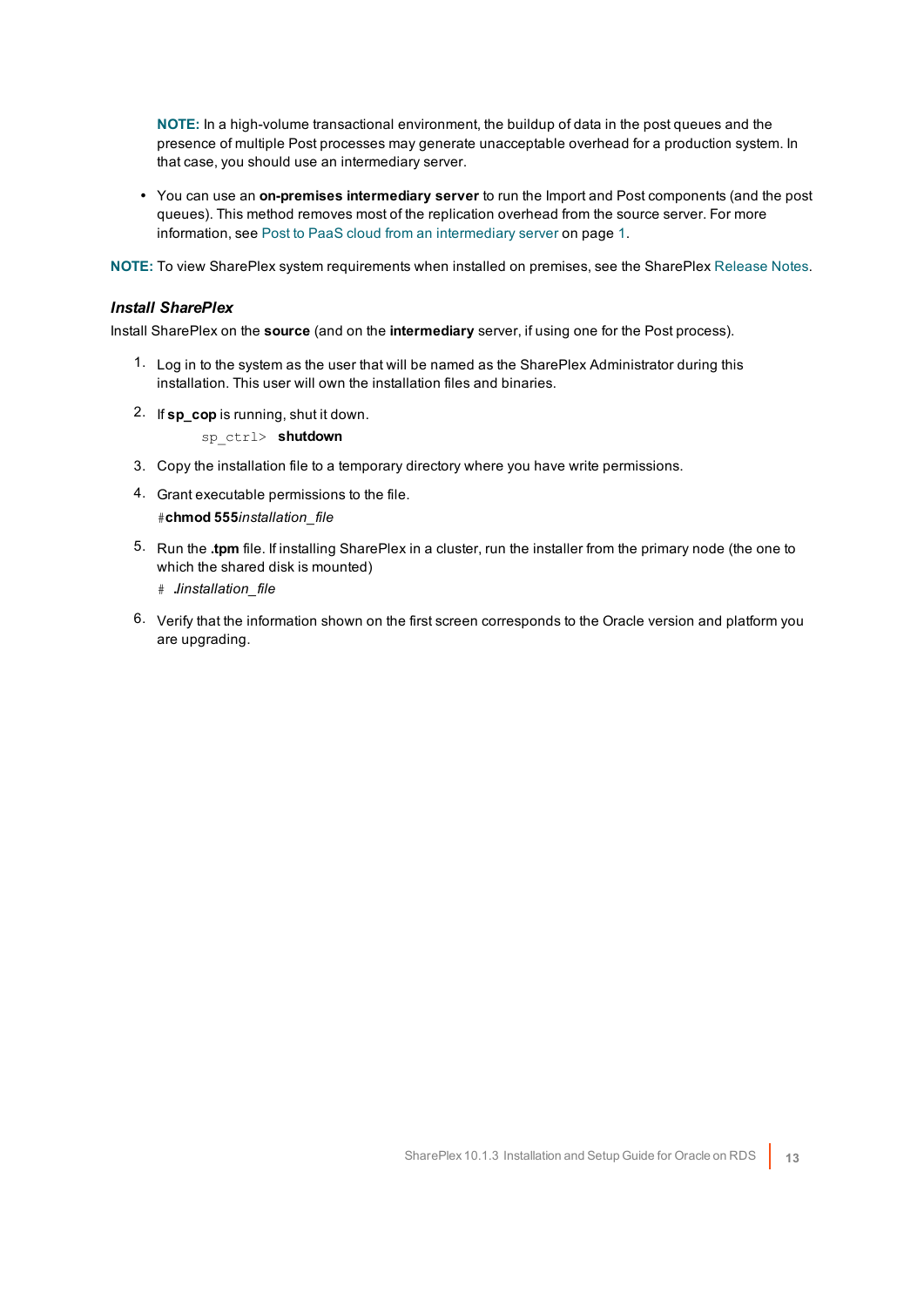## 7. You are prompted for the following:

**NOTE:** These are basic installation instructions. For complete pre-installation and installation instructions for on-premises deployment, see the SharePlex [Installation](https://support.quest.com/shareplex) and Setup Guide for an Oracle [Source](https://support.quest.com/shareplex).

| Prompt                            | <b>Input</b>                                                                                                                                                                                                                                                                                                          |
|-----------------------------------|-----------------------------------------------------------------------------------------------------------------------------------------------------------------------------------------------------------------------------------------------------------------------------------------------------------------------|
| Installation type                 | Select <new installation="">.</new>                                                                                                                                                                                                                                                                                   |
| Product directory location (path) | Enter the path to the SharePlex installation directory. If<br>the specified directory does not exist, the installer<br>creates it. If the directory exists, it must be empty.                                                                                                                                         |
| Variable data directory location  | Specify an empty directory. The installer creates the<br>specified directory if it does not exist. IMPORTANT! Do<br>not install this directory into the SharePlex product<br>directory.                                                                                                                               |
| SharePlex Admin group             | Enter the DBA-privileged group to which the SharePlex<br>Administrator user belongs, which will own the<br>SharePlex binaries. If the default group of the<br>SharePlex Administrator is <b>oinstall</b> , select any option,<br>and make certain this user is listed under <b>oinstall</b> in the<br>etc/group file. |
| <b>TCP/IP port for SharePlex</b>  | Enter the port number to use for SharePlex TCP/IP<br>communications. The default is 2100.                                                                                                                                                                                                                             |
| License key (do you have?)        | Press <b>Enter</b> to accept the default of <b>Y</b> (yes). If you do not<br>have a license, enter N (no).                                                                                                                                                                                                            |
| License key                       | Enter the license key you received from Quest.                                                                                                                                                                                                                                                                        |
| Customer name                     | Enter the SiteMessage text string provided by Quest<br>with the license key.                                                                                                                                                                                                                                          |

## *Create the tnsnames.ora file*

1. On the source **or** the intermediary system (if using one) create a tnsnames.ora file with connection information for the **target** RDS database.

## **IMPORTANT! The TNS alias cannot contain any dashes (-).**

The following is an example:

```
target =
   (DESCRIPTION =
      (ADDRESS = (PROTOCOL = TCP)(HOST = yourtarget.amazonaws.com) (PORT =
1521))
      (CONNECT_DATA =
         (SERVICE_NAME=orcl)
      )
   )
```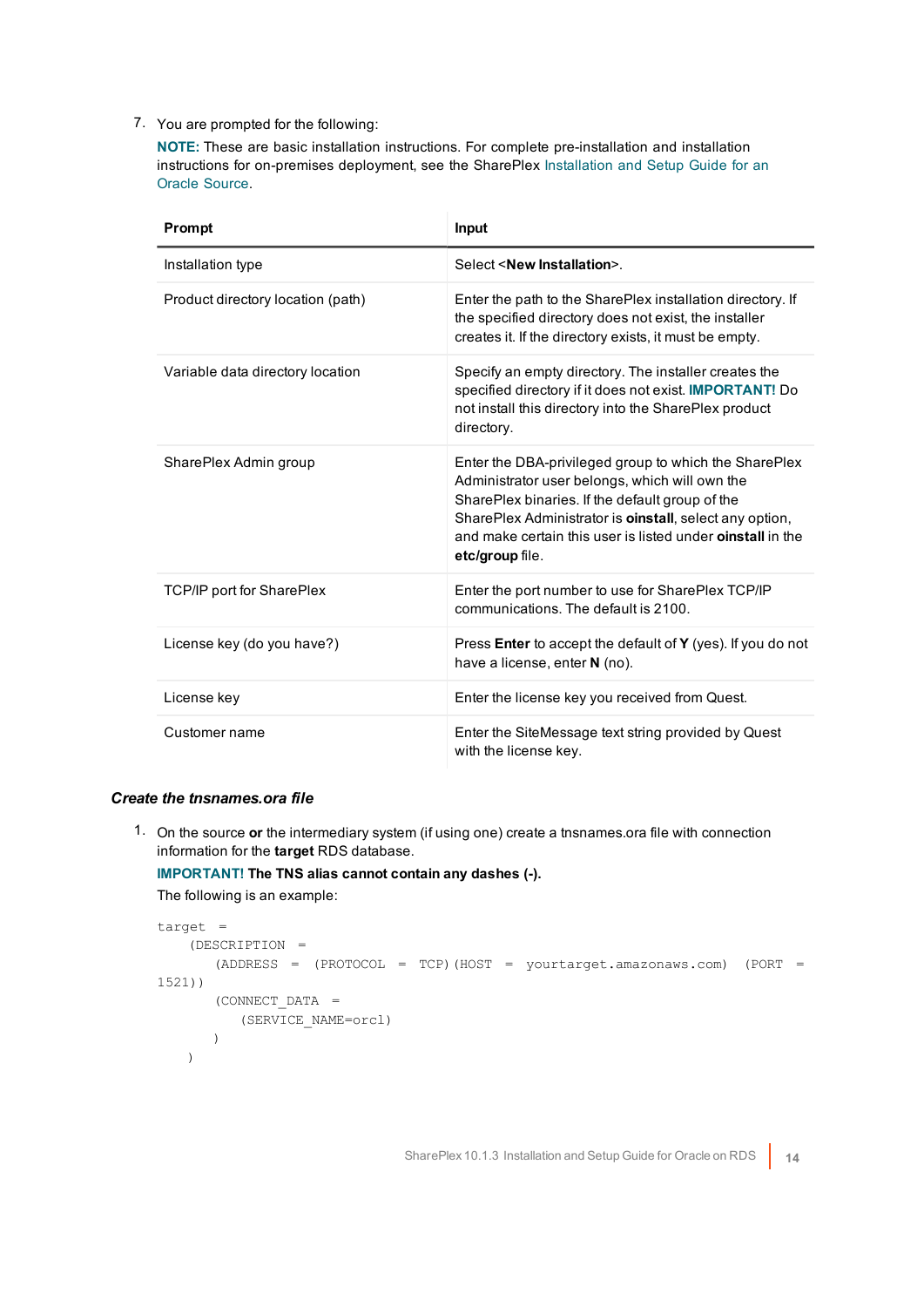## *Run Oracle Setup*

- 1. On the source, run **ora\_setup** for the **source** database. See the directions for running Oracle Setup in [Database](#page-26-0) Setup for Oracle on page 27.
	- **Reply YES** to "Will SharePlex install be using a BEQUEATH connection?"
	- **Reply NO** to "Are you setting up SharePlex for an RDS database?"
	- Reply YES to "Will the current setup for sid: *SID* be used as a source (including cases as source for failover or primary-primary setups)?"
- 2. On the source **or** intermediary (if using one) run **ora\_setup** again, this time for the **target** database.
	- **Reply NO** to "Will SharePlex install be using a BEQUEATH connection?"
	- Reply YES to "Are you setting up SharePlex for an RDS database?" When you answer YES, it automatically configures Post to use a TNS connection and prompts for the RDS primary user, which has the required privileges to install SharePlex replication objects in the RDS database.
	- Reply NO to "Will the current setup for sid: *SID* be used as a source (including cases as source for failover or primary-primary setups)?"

### *Set up routing in the configuration file*

When you create your configuration file, use the name of the *local host* (where SharePlex is installed) in the routing map so that Post runs locally. The following is an example:

### **datasource:o.source**

<span id="page-14-0"></span>**splex.demo\_src splex.demo\_dest sphost@o.target**

## **SharePlex as an AMI instance on EC2 cloud**



In this scenario, SharePlex runs as an Amazon Machine Image instance on the EC2 service. Capture connects to the source database through **TNS** and the Post process connects to the RDS database through **TNS**.

## *Obtain a SharePlex AMI image*

To launch a SharePlex AMI instance, see Configure a [SharePlex](#page-7-0) AMI instance on page 8.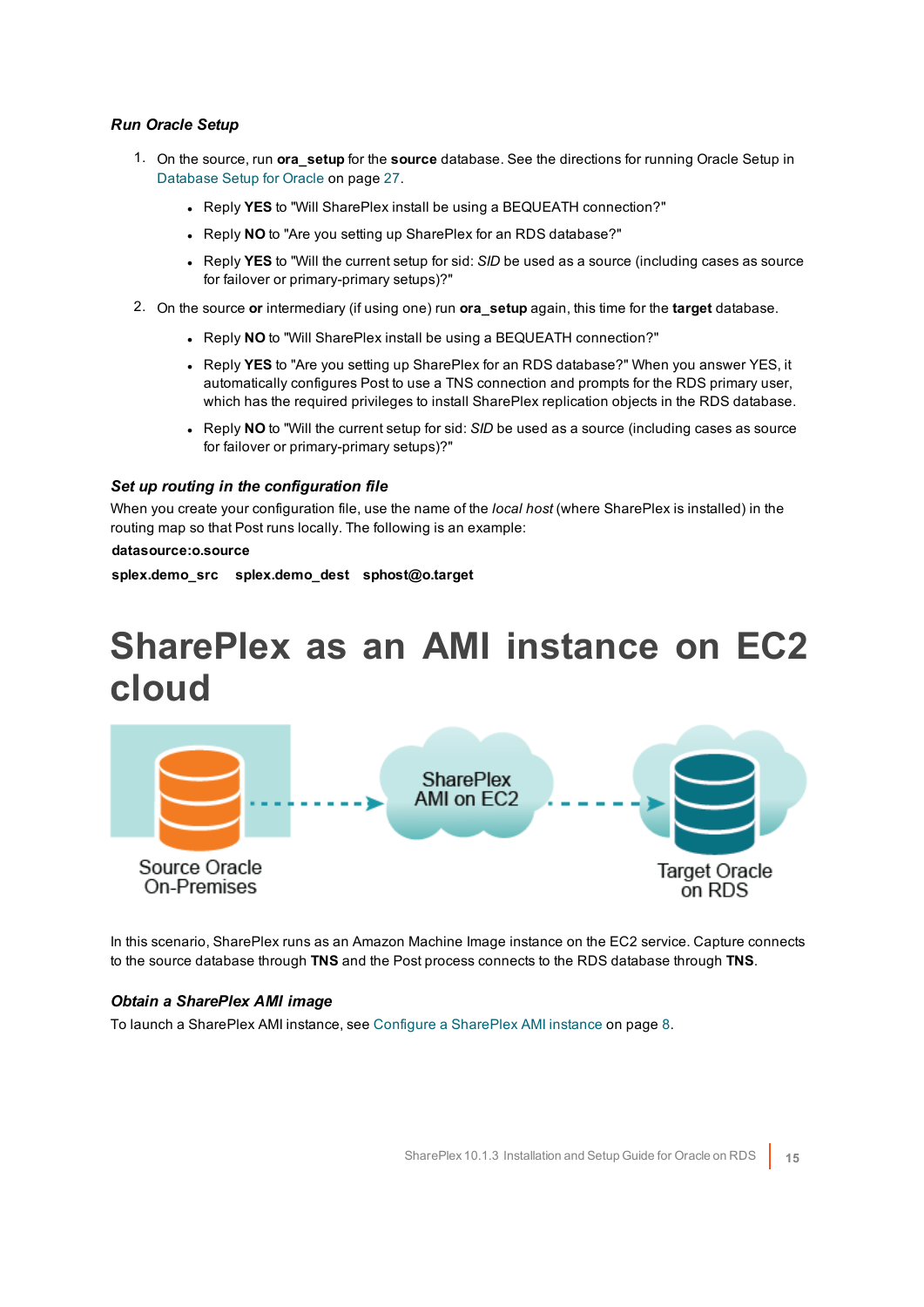### *Log on to the SharePlex AMI instance*

Always log on to the SharePlex AMI instance as the **ec2-user**. This user is the SharePlex Administrator. Use the following command:

**ssh -i ~/.ssh/***pem\_file\_name***.pem ec2-user@***IP\_address/hostname* where:

- pem\_file\_name is the name of the **.pem** file that you downloaded, which contains the private key of the security key pair.
- IP address/hostname is either the IPv4 public IP address or, if present, the host name that is mapped to this IP address in your domain name server or **/etc/hosts** file.

### *Create a tnsnames.ora file*

On the SharePlex AMI instance, create a tnsnames.ora file with entries for the **source and target databases**.

### **IMPORTANT!**

The **tnsnames.ora** file must be created in this directory: **/usr/lib/oracle/11.2/client64/network/admin**. **The TNS alias cannot contain any dashes (-).**

The following are examples:

```
source =
   (DESCRIPTION =
      (ADDRESS = (PROTOCOL = TCP)(HOST = yoursource.amazonaws.com) (PORT =
1521))
      (CONNECT_DATA =
         (SERVICE_NAME=orcl)
      )
   )
target =
   (DESCRIPTION =
      (ADDRESS = (PROTOCOL = TCP)(HOST = yourtarget.amazonaws.com) (PORT =
1521))
      (CONNECT_DATA =
         (SERVICE_NAME=orcl)
      )
   )
```
### *Run ora\_setup*

- 1. On the SharePlex AMI instance, run **ora\_setup** for the **source** database. See the directions for running Oracle Setup in [Database](#page-26-0) Setup for Oracle on page 27.
	- Reply **NO** to "Will SharePlex install be using a BEQUEATH connection?"
	- **.** Reply NO to "Are you setting up SharePlex for an RDS database?"
	- Reply YES to "Will the current setup for sid: *SID* be used as a source (including cases as source for failover or primary-primary setups)?"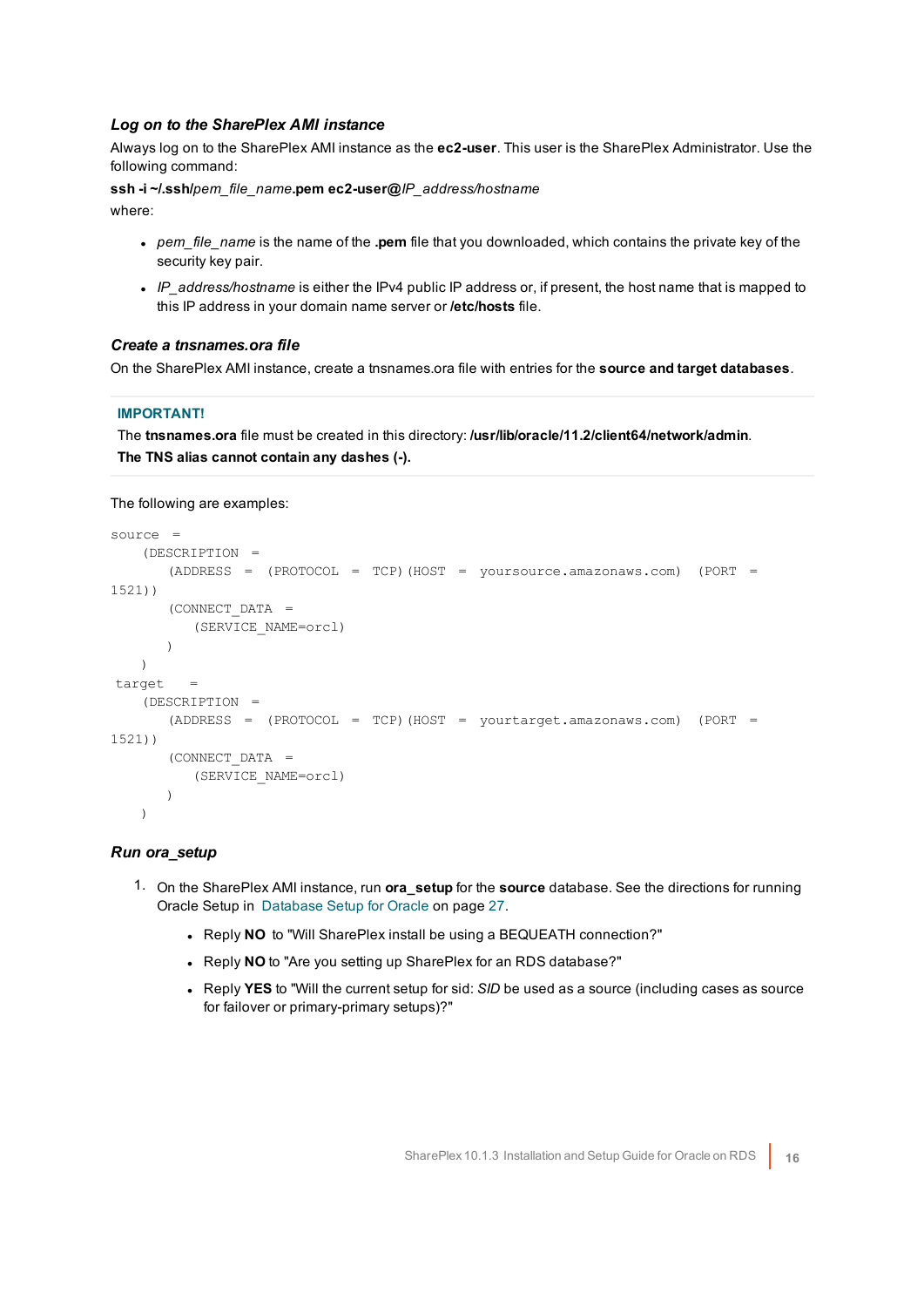- 2. On the SharePlex AMI instance, run **ora\_setup** again for the **target** database.
	- Reply NO to "Will SharePlex install be using a BEQUEATH connection?"
	- **Reply YES** to "Are you setting up SharePlex for an RDS database?"
	- Reply **NO** to "Will the current setup for sid: *SID* be used as a source (including cases as source for failover or primary-primary setups)?"

### *Configure remote capture*

- 1. On the SharePlex AMI instance, start **sp\_cop**.
- 2. Start **sp\_ctrl**.
- 3. Set the SP\_OCT\_OLOG\_USE\_OCI parameter to 1, which enables Capture to read the redo records through OCI, rather than directly from the redo files.

**NOTE**: Enabling the SP\_OCT\_OLOG\_RDS\_MINER parameter is deprecated and no longer supported for Oracle 19c.

### *Set up routing in the configuration file*

When you create the SharePlex configuration file, use the name of the EC2 host of the SharePlex AMI instance in the routing map so that Post runs on that host. The following is an example:

### **datasource:o.source**

**splex.demo\_src splex.demo\_dest shareplex\_ec2\_host.amazonaws.com@o.target**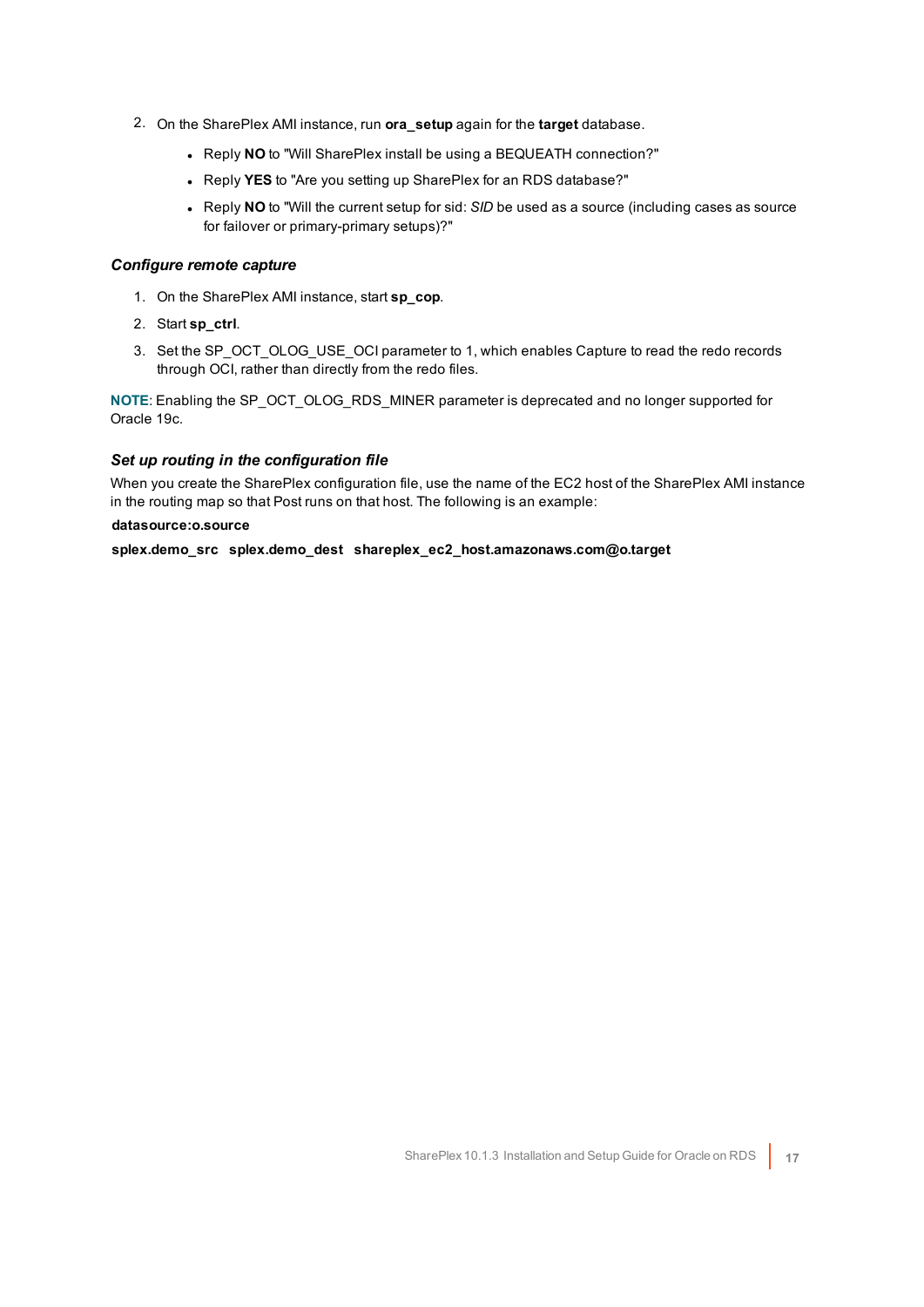# <span id="page-17-0"></span>**Setup for EC2 source, RDS target**

In this scenario, SharePlex runs as an Amazon Machine Image instance on the EC2 service. Capture connects to the source database through **TNS** and the Post process connects to the RDS database through **TNS**.



## *Obtain a SharePlex instance*

To obtain a SharePlex AMI instance, see Configure a [SharePlex](#page-7-0) AMI instance on page 8

## *Log on to the SharePlex AMI instance*

Always log on to the SharePlex AMI instance as the **ec2-user**. This user is the SharePlex Administrator. Use the following command:

### **ssh -i ~/.ssh/***pem\_file\_name***.pem ec2-user@***IP\_address/hostname*

where:

- <sup>l</sup> *pem\_file\_name* is the name of the **.pem** file that you downloaded, which contains the private key of the security key pair.
- <sup>l</sup> *IP\_address/hostname* is either the IPv4 public IP address or, if present, the host name that is mapped to this IP address in your domain name server or **/etc/hosts** file.

## *Create a tnsnames.ora file*

On the host of the SharePlex AMI instance, create a tnsnames.ora file with entries for the **source and target databases**.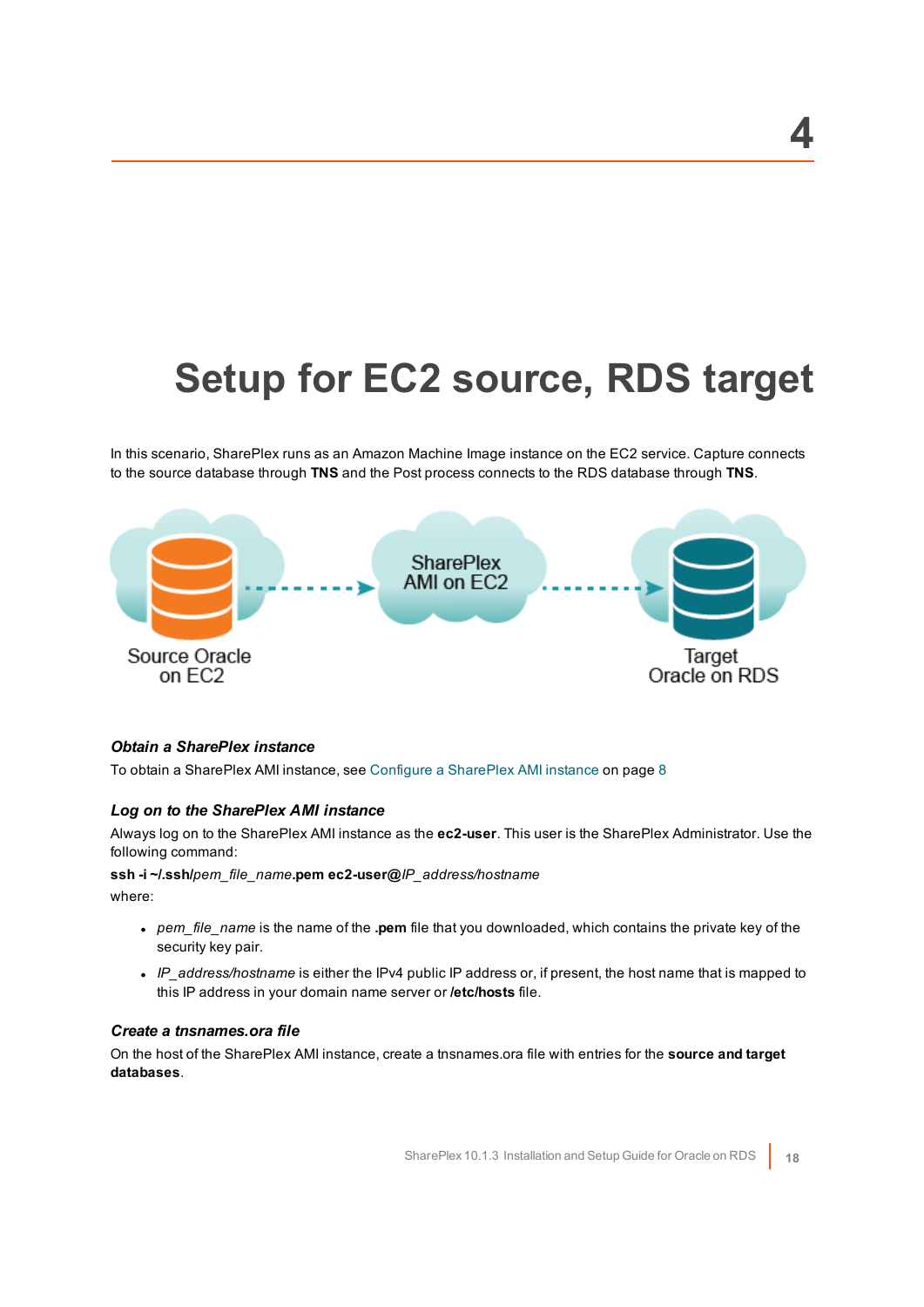## **IMPORTANT!**

The **tnsnames.ora** file must be created in this directory: **/usr/lib/oracle/11.2/client64/network/admin**. **The TNS alias cannot contain any dashes (-).**

```
The following are examples:
```

```
source =
   (DESCRIPTION =
      (ADDRESS = (PROTOCOL = TCP)(HOST = yoursource.amazonaws.com) (PORT =
1521))
      (CONNECT_DATA =
         (SERVICE_NAME=orcl)
      )
   )
\text{target} =
   (DESCRIPTION =
      (ADDRESS = (PROTOCOL = TCP)(HOST = yourtarget.amazonaws.com) (PORT =
1521))
      (CONNECT_DATA =
         (SERVICE_NAME=orcl)
      )
   )
```
## *Run ora\_setup*

- 1. On the SharePlex AMI instance, run **ora\_setup** for the **source** database. See the directions for running Oracle Setup in [Database](#page-26-0) Setup for Oracle on page 27.
	- . Reply NO to "Will SharePlex install be using a BEQUEATH connection?"
	- Reply YES to "Will the current setup for sid: *SID* be used as a source (including cases as source for failover or primary-primary setups)?"
	- Reply NO to "Are you setting up SharePlex for an RDS database?"
- 2. On the SharePlex AMI instance, run **ora\_setup** for the **target** database.
	- Reply NO to "Will SharePlex install be using a BEQUEATH connection?"
	- **.** Reply **YES** to "Are you setting up SharePlex for an RDS database?"
	- Reply NO to "Will the current setup for sid: *SID* be used as a source (including cases as source for failover or primary-primary setups)?"

## *Set up remote capture*

- 1. On the SharePlex AMI instance, start **sp\_cop**.
- 2. Start **sp\_ctrl**.
- 3. Set the SP\_OCT\_OLOG\_USE\_OCI parameter to 1, which enables Capture to read the redo records through OCI, rather than directly from the redo files.

**NOTE**: Enabling the SP\_OCT\_OLOG\_RDS\_MINER parameter is deprecated and no longer supported starting with Oracle 19c.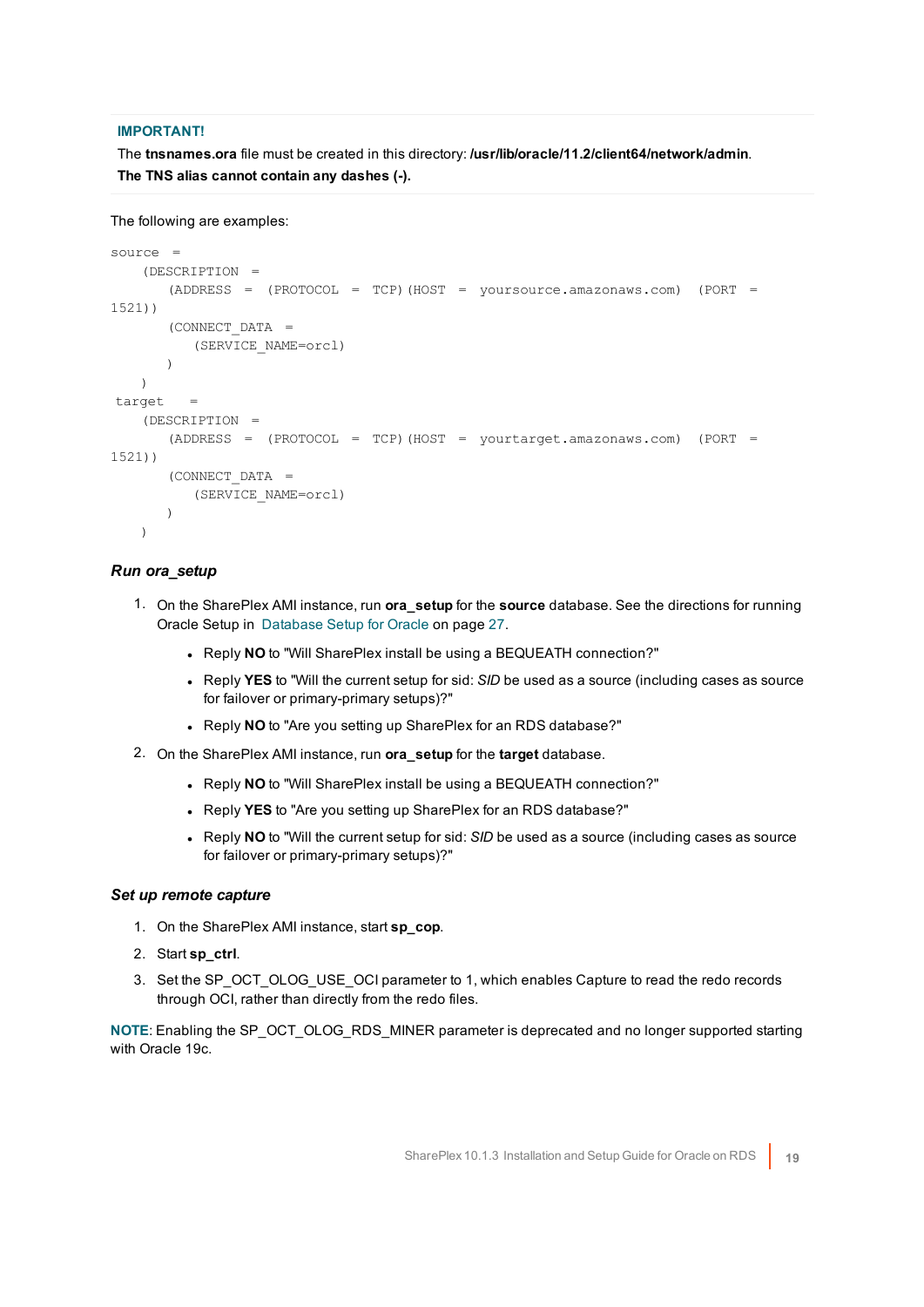## *Set up routing in the configuration file*

When you create the SharePlex configuration file, use the name of the EC2 host of the SharePlex AMI instance in the routing map so that Post runs locally. The following is an example:

### **datasource:o.source**

**splex.demo\_src splex.demo\_dest shareplex\_ec2\_host.amazonaws.com@o.target**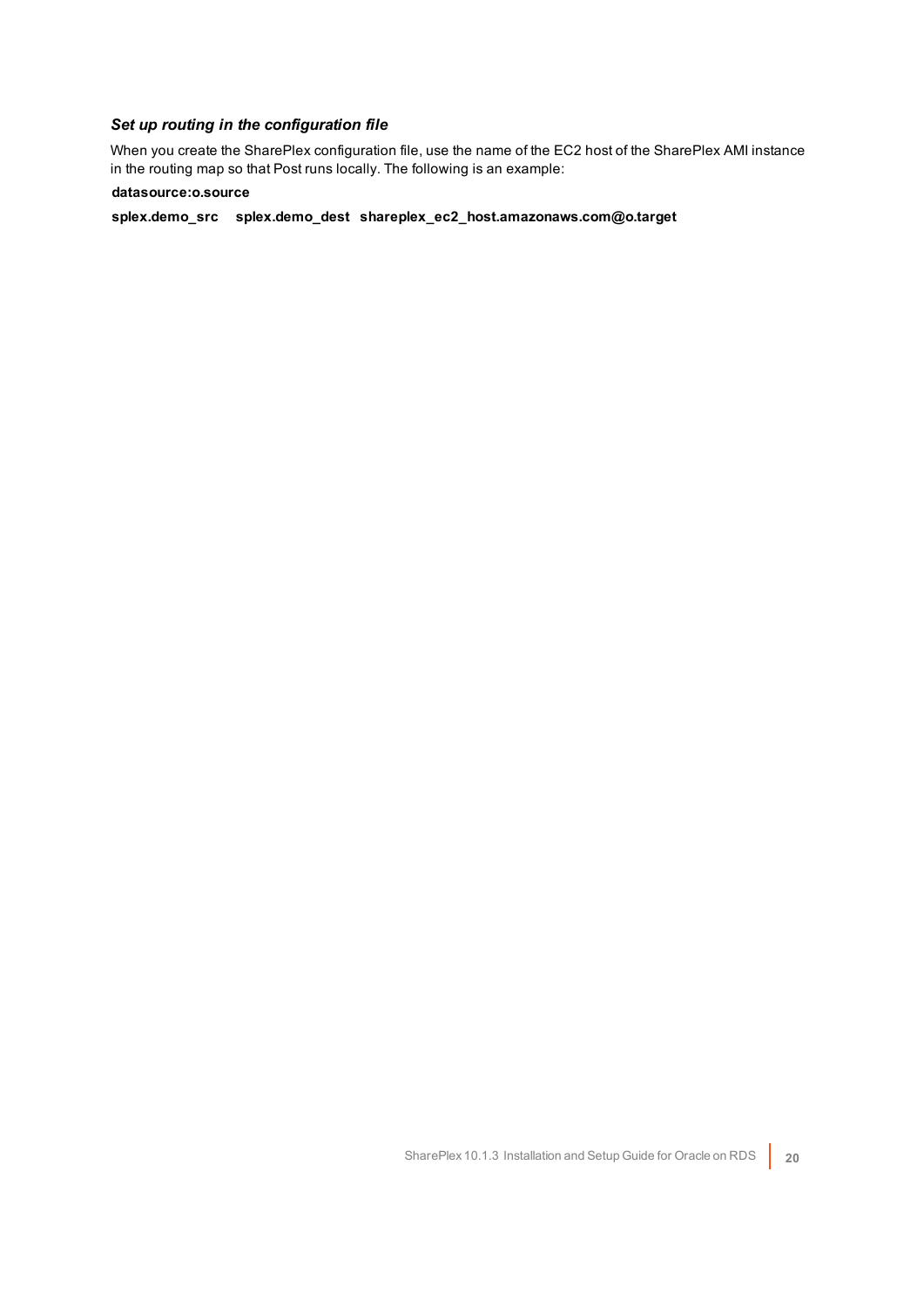# <span id="page-20-0"></span>**Setup for source RDS, Target RDS**

In this scenario, SharePlex runs as an Amazon Machine Image instance on the EC2 service. Capture connects to the source database through **TNS**, and the Post process connects to the RDS database through **TNS**.



## *Obtain a SharePlex instance*

Obtain a SharePlex AMI instance. See Configure a [SharePlex](#page-7-0) AMI instance on page 8

### *Log on to the SharePlex AMI instance*

Always log on to the SharePlex AMI instance as the **ec2-user**. This user is the SharePlex Administrator. Use the following command:

### **ssh -i ~/.ssh/***pem\_file\_name***.pem ec2-user@***IP\_address/hostname*

where:

- <sup>l</sup> *pem\_file\_name* is the name of the **.pem** file that you downloaded, which contains the private key of the security key pair.
- <sup>l</sup> *IP\_address/hostname* is either the IPv4 public IP address or, if present, the host name that is mapped to this IP address in your domain name server or **/etc/hosts** file.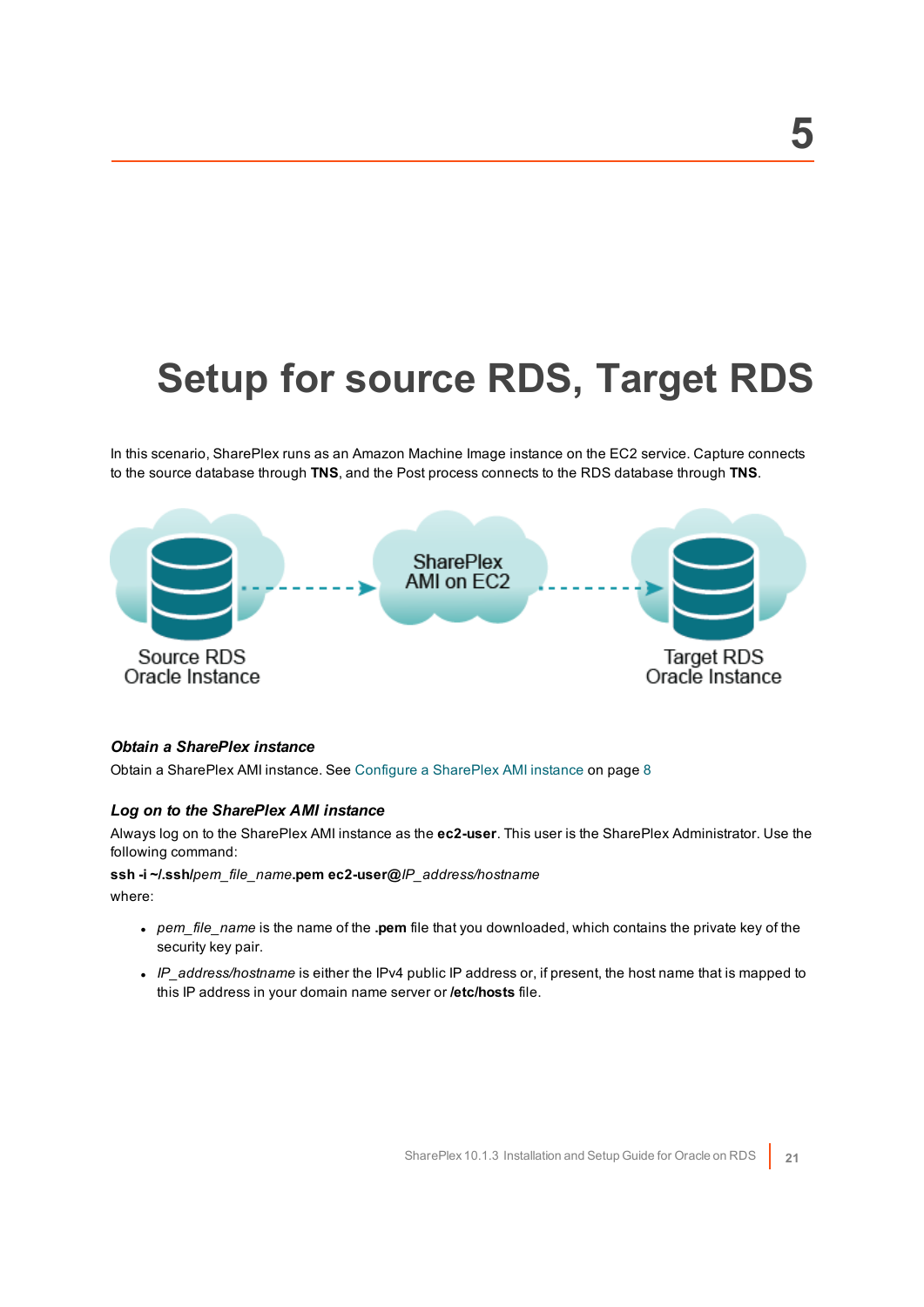### *Create a tnsnames.ora file*

1. On the SharePlex AMI instance, create a tnsnames.ora file with entries for the **source and target databases**.

### **IMPORTANT!**

The **tnsnames.ora** file must be created in this directory: **/usr/lib/oracle/11.2/client64/network/admin**. **The TNS alias cannot contain any dashes (-).**

The following are examples:

```
source =
   (DESCRIPTION =
      (ADDRESS = (PROTOCOL = TCP)(HOST = yoursource.amazonaws.com) (PORT =
1521))
      (CONNECT_DATA =
        (SERVICE_NAME=orcl)
      )
   )
target =(DESCRIPTION =
      (ADDRESS = (PROTOCOL = TCP)(HOST = yourtarget.amazonaws.com) (PORT =
1521))
      (CONNECT_DATA =
         (SERVICE_NAME=orcl)
      )
   \lambda
```
## *Run ora\_setup*

- 1. On the SharePlex AMI instance, run **ora\_setup** for the **source** database. See the directions for running Oracle Setup in [Database](#page-26-0) Setup for Oracle on page 27.
	- . Reply NO to "Will SharePlex install be using a BEQUEATH connection?"
	- Reply YES to "Are you setting up SharePlex for an RDS database?"
	- Reply YES to "Will the current setup for sid: *SID* be used as a source (including cases as source for failover or primary-primary setups)?"
- 2. On the SharePlex AMI instance, run **ora\_setup** for the **target** database.
	- . Reply **NO** to "Will SharePlex install be using a BEQUEATH connection?"
	- **.** Reply YES to "Are you setting up SharePlex for an RDS database?"
	- Reply NO to "Will the current setup for sid: SID be used as a source (including cases as source for failover or primary-primary setups)?"

## *Configure capture from RDS*

- 1. On the SharePlex AMI instance, start **sp\_cop**.
- 2. Start **sp\_ctrl**.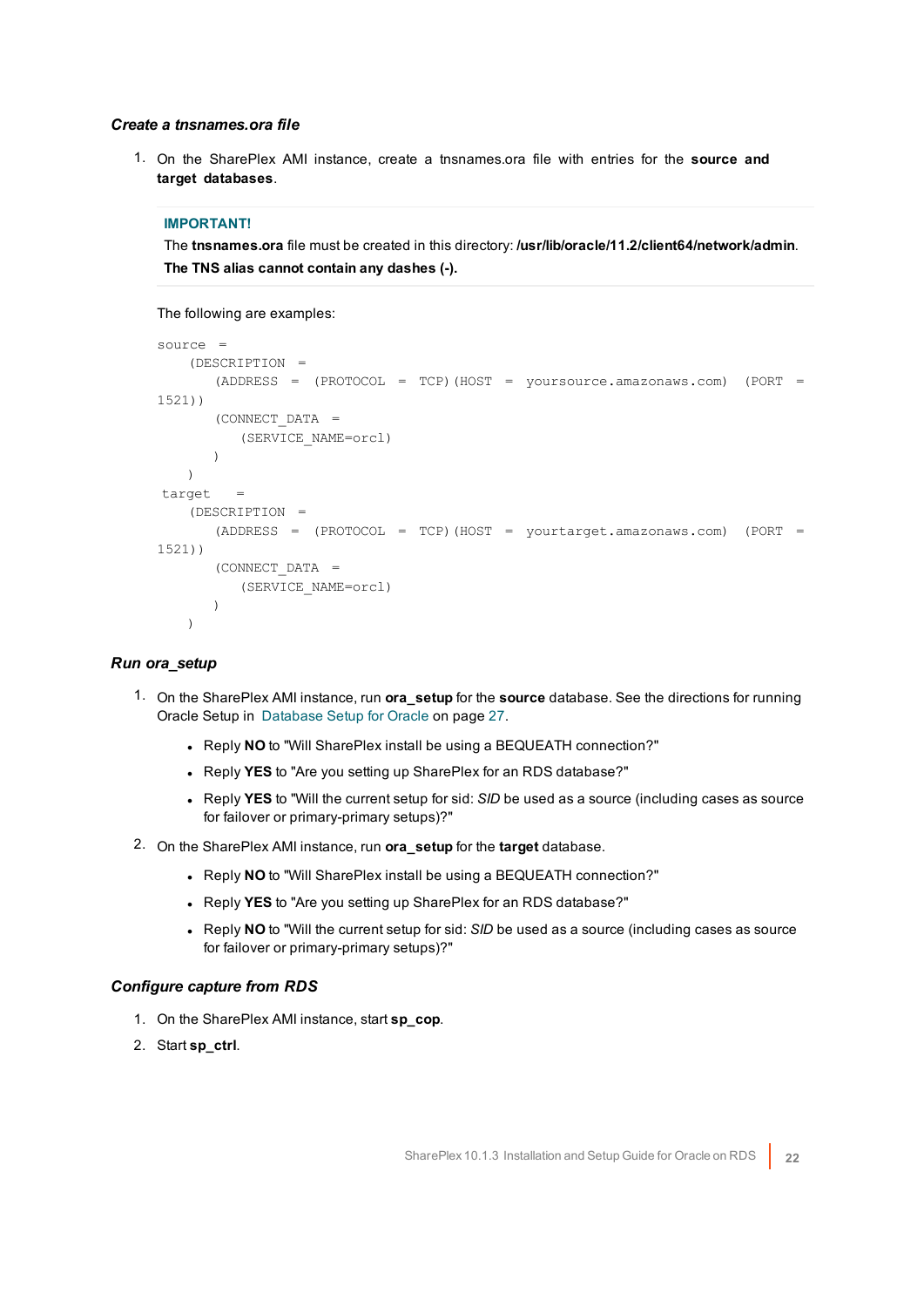3. On the SharePlex AMI instance, set the SP\_OCT\_OLOG\_RDS\_MINER parameter to **1**. sp\_ctrl>**set param SP\_OCT\_OLOG\_RDS\_MINER 1**

**NOTE:** Enabling the SP\_OCT\_OLOG\_RDS\_MINER parameter is deprecated and no longer supported starting with Oracle 19c.

## *Set up routing in the configuration file*

When you create the SharePlex configuration file, use the name of the EC2 host of the SharePlex AMI instance in the routing map so that Post runs locally. The following is an example:

## **datasource:o.source**

**splex.demo\_src splex.demo\_dest shareplex\_ec2\_host.amazonaws.com@o.target**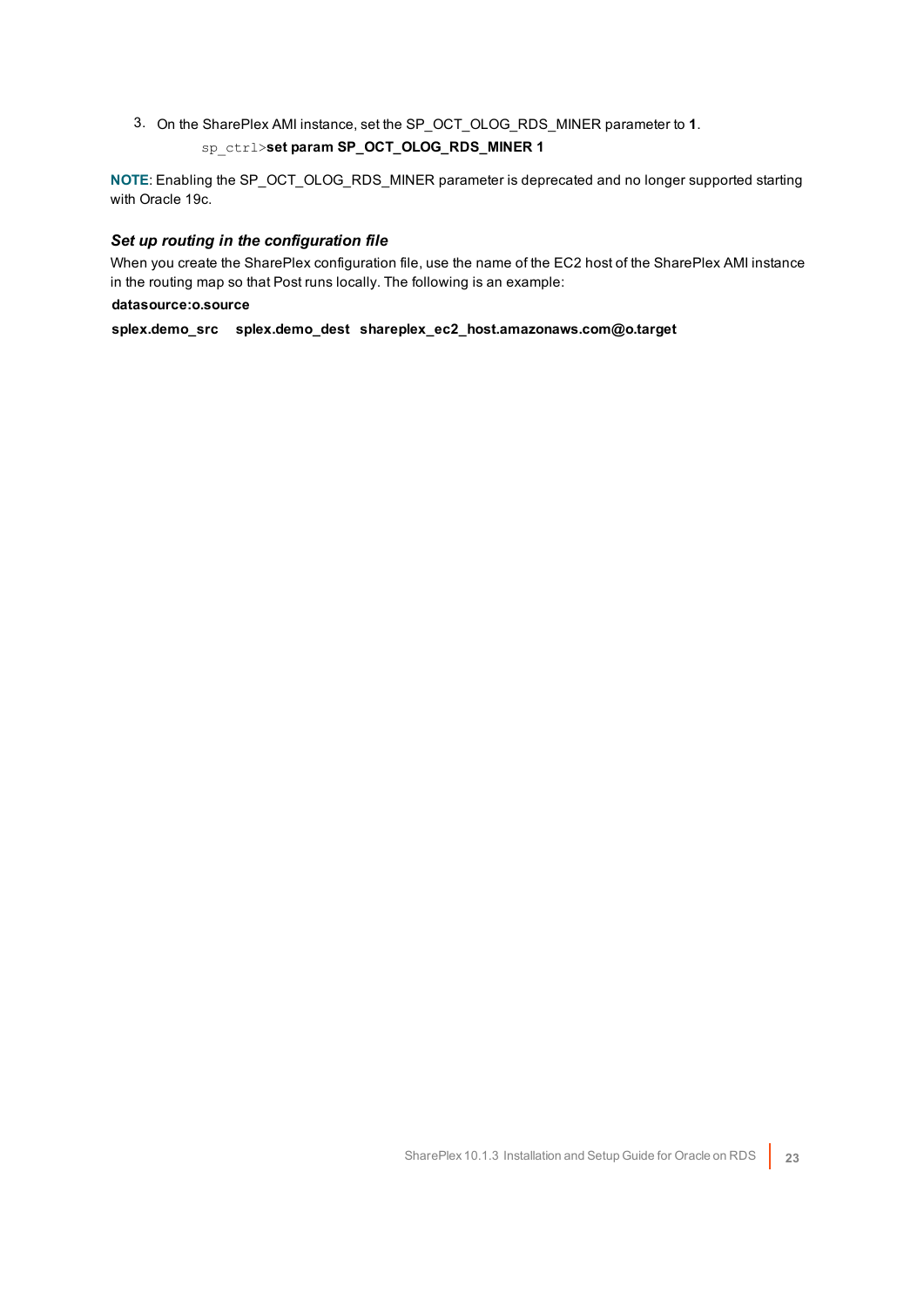# <span id="page-23-0"></span>**Setup for RDS source, RDS target in different regions**

In this scenario, SharePlex runs as an EC2 Amazon Machine Image instance in two different AWS regions: one for the source database in region 1 and the other for the target database in region 2.

- <sup>l</sup> Capture (in region 1) connects through TNS only to the **source** database to capture redo records through a remote connection.
- Post (in region 2) connects through TNS only to the **target** database to post the replicated operations through a remote connection.

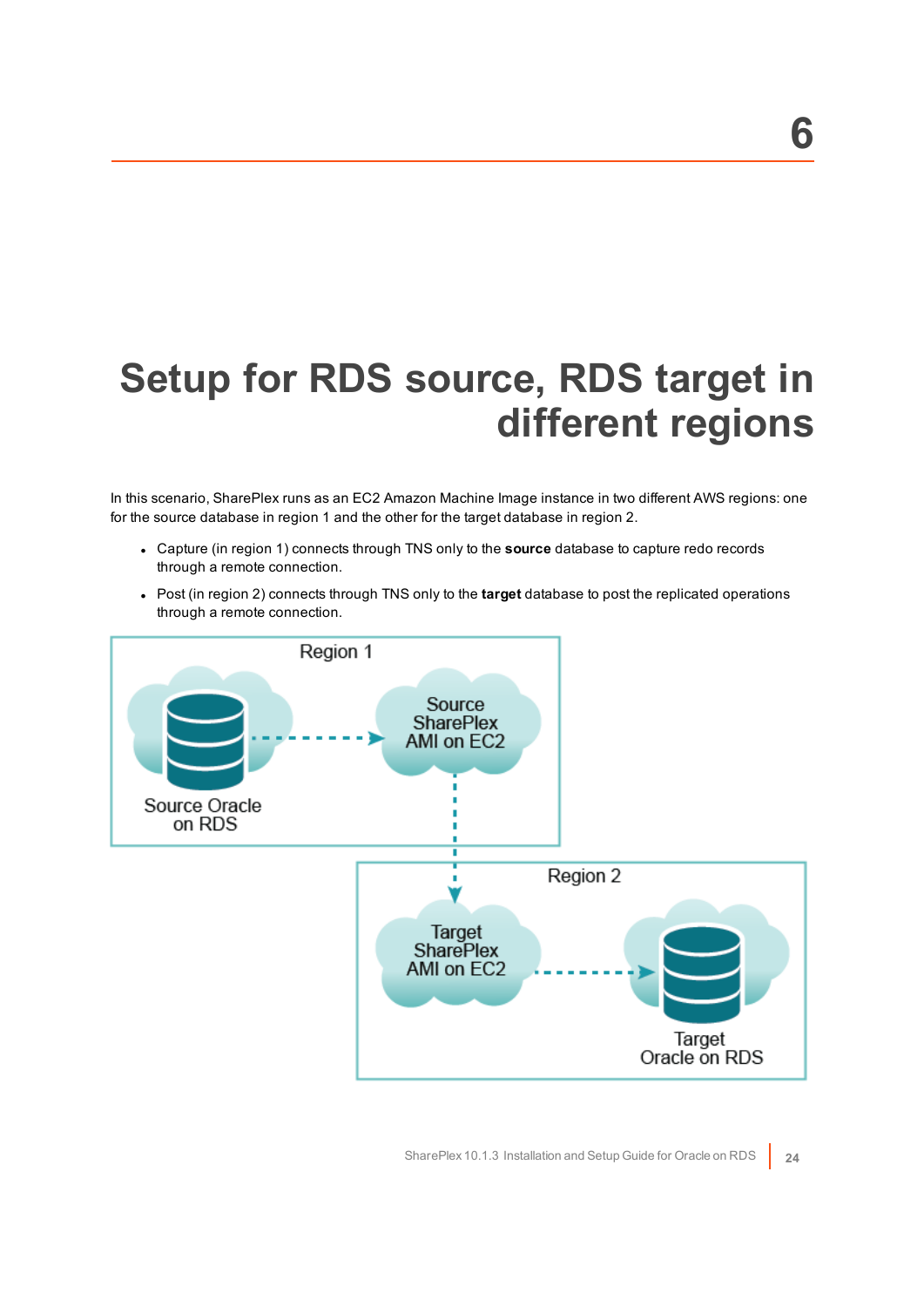## *Obtain SharePlex instances*

Obtain two SharePlex AMI instances, one in region 1 to use as the source and the other in region 2 to use as the target. See Configure a [SharePlex](#page-7-0) AMI instance on page 8.

### *Log on to the SharePlex AMI instances*

Always log on to the SharePlex AMI instance as the **ec2-user**. This user is the SharePlex Administrator. Use the following command:

**ssh -i ~/.ssh/***pem\_file\_name***.pem ec2-user@***IP\_address/hostname*

where:

- <sup>l</sup> *pem\_file\_name* is the name of the **.pem** file that you downloaded, which contains the private key of the security key pair.
- IP\_address/hostname is either the IPv4 public IP address or, if present, the host name that is mapped to this IP address in your domain name server or **/etc/hosts** file.

### *Create the tnsnames.ora files*

## **IMPORTANT!**

The **tnsnames.ora** file must be created in this directory: **/usr/lib/oracle/11.2/client64/network/admin**. **The TNS alias cannot contain any dashes (-).**

1. On the **source** SharePlex AMI instance, create a tnsnames.ora file with an entry for the **source database**.

The following is an example:

```
source =
   (DESCRIPTION =
      (ADDRESS = (PROTOCOL = TCP)(HOST = yoursource.amazonaws.com) (PORT =
1521))
      (CONNECT_DATA =
          (SERVICE_NAME=orcl)
      )
   )
```
2. On the **target** SharePlex AMI instance, create a tnsnames.ora file with an entry for the **target database**. The **tnsnames.ora** file must be created in this directory: **/usr/lib/oracle/11.2/client64/network/admin**. The following is an example:

```
target =
   (DESCRIPTION =
      (ADDRESS = (PROTOCOL = TCP)(HOST = yourtarget.amazonaws.com) (PORT =
1521))
      (CONNECT_DATA =
          (SERVICE_NAME=orcl)
      )
   \lambda
```
## *Run ora\_setup*

1. On the **source** SharePlex AMI instance, run **ora\_setup** for the **source** database. See the directions for running Oracle Setup in [Database](#page-26-0) Setup for Oracle on page 27.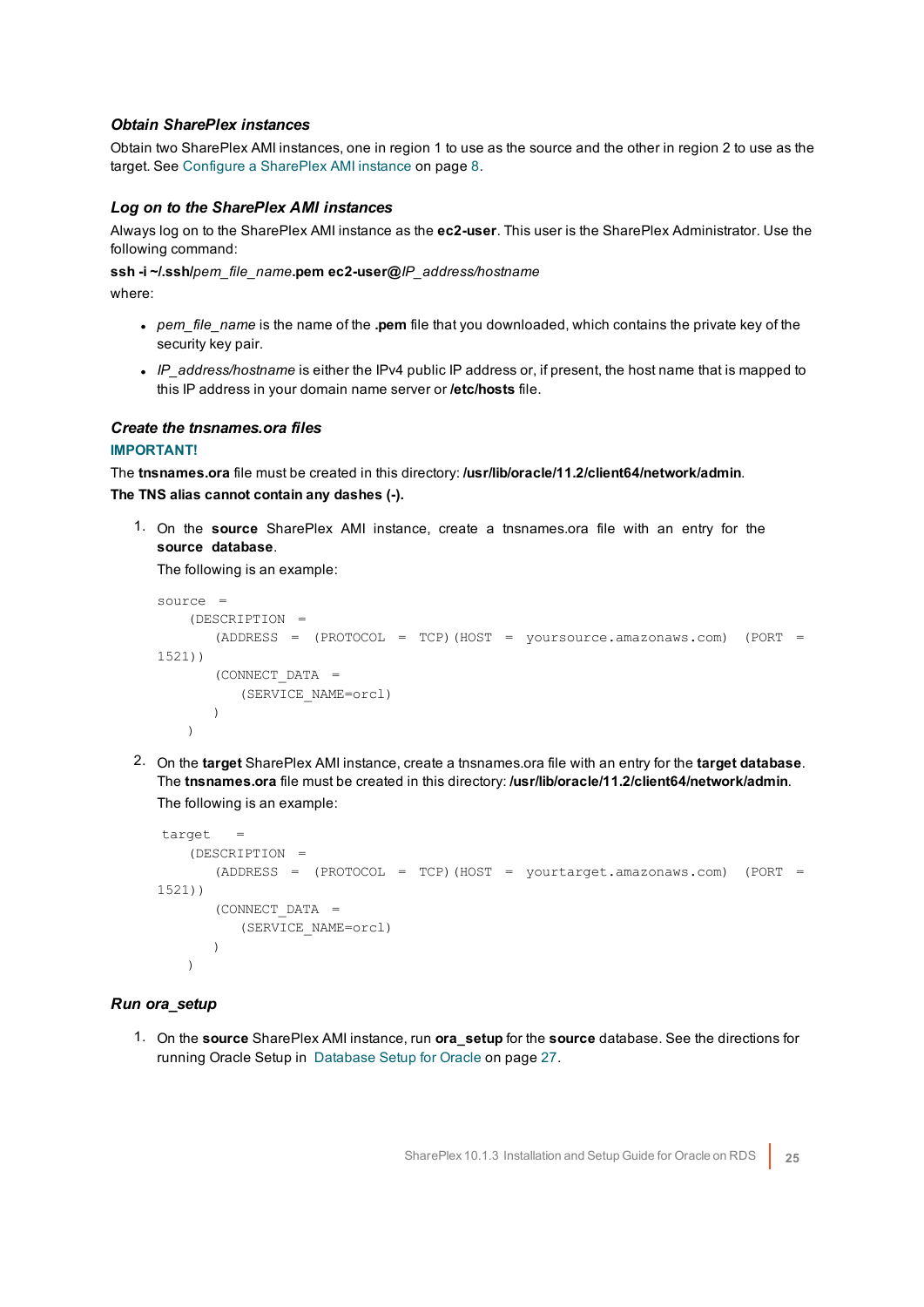- Reply **NO** to "Will SharePlex install be using a BEQUEATH connection?"
- **.** Reply **YES** to "Are you setting up SharePlex for an RDS database?"
- Reply YES to "Will the current setup for sid: *SID* be used as a source (including cases as source for failover or primary-primary setups)?"
- 2. On the **target** SharePlex AMI instance, run **ora\_setup** for the **target** database.
	- **Reply NO** to "Will SharePlex install be using a BEQUEATH connection?"
	- **.** Reply **YES** to "Are you setting up SharePlex for an RDS database?"
	- Reply NO to "Will the current setup for sid: *SID* be used as a source (including cases as source for failover or primary-primary setups)?"

## *Configure capture from RDS*

- 1. On the **source** SharePlex AMI instance, start **sp\_cop**.
- 2. Start **sp\_ctrl**.
- 3. Set the SP\_OCT\_OLOG\_RDS\_MINER parameter to **1** to enable it.

### sp\_ctrl>**set param SP\_OCT\_OLOG\_RDS\_MINER 1**

**NOTE**: Enabling the SP\_OCT\_OLOG\_RDS\_MINER parameter is deprecated and no longer supported starting with Oracle 19c.

## *Set up routing in the configuration file*

When you create the SharePlex configuration file, create it on the **source** SharePlex AMI instance. Use the name of the EC2 host of the **target** SharePlex AMI instance in the routing map, so that Post runs on that AMI. The following is an example:

### **datasource:o.source**

**splex.demo\_src splex.demo\_dest shareplex\_ec2\_host.amazonaws.com@o.target**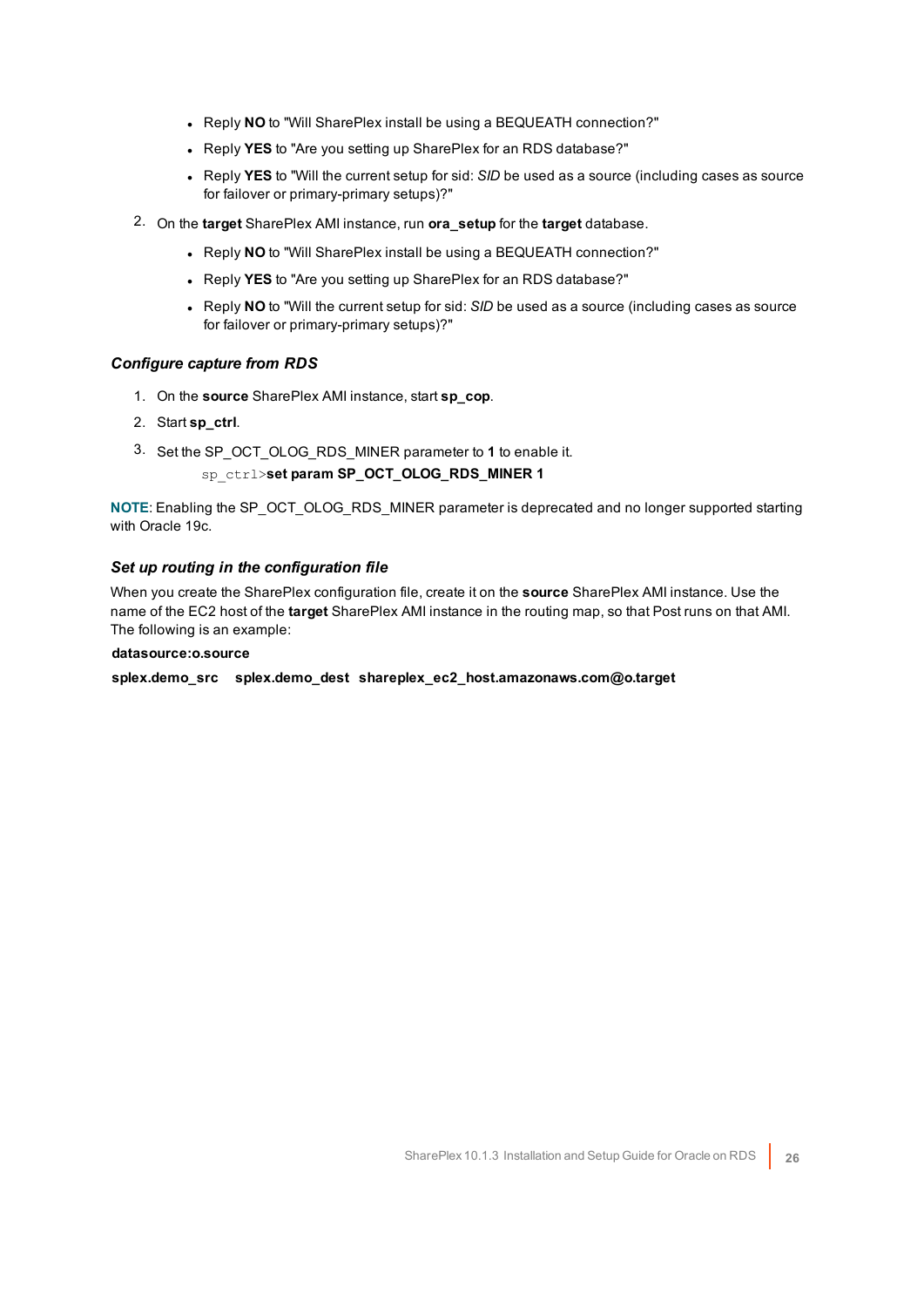# **Database Setup for Oracle**

## <span id="page-26-1"></span><span id="page-26-0"></span>**Overview**

Use the Database Setup utility for Oracle (**ora\_setup**) to establish SharePlex as an Oracle user and create the required SharePlex database objects. This setup utility creates the following:

- A SharePlex account
- Tables and other objects for use by SharePlex and owned by the SharePlex account
- Default connection for the SharePlex user

<span id="page-26-2"></span>It is recommended that you review all of the content in this topic before running the setup utility.

## **Supported databases**

<span id="page-26-3"></span>Oracle source or target on supported platforms

## **When to run Oracle Setup**

Whether or not to run this utility at the time of SharePlex installation depends on whether the database is a source, intermediary, or target database, and on how you intend to synchronize the data. To view the initial synchronization procedures, see the SharePlex [Administration](https://support.quest.com/shareplex) Guide.

| <b>System Type</b>  | When to run Oracle Setup                                                                                                                                                                                                                                                               |
|---------------------|----------------------------------------------------------------------------------------------------------------------------------------------------------------------------------------------------------------------------------------------------------------------------------------|
| Source system       | During installation of SharePlex                                                                                                                                                                                                                                                       |
| Intermediary system | An intermediary system is used in a cascading configuration, where<br>SharePlex replicates data to a remote system (or systems) and then<br>sends that data from the intermediary system to the final target. If<br>you intend to configure SharePlex to post data to a database on an |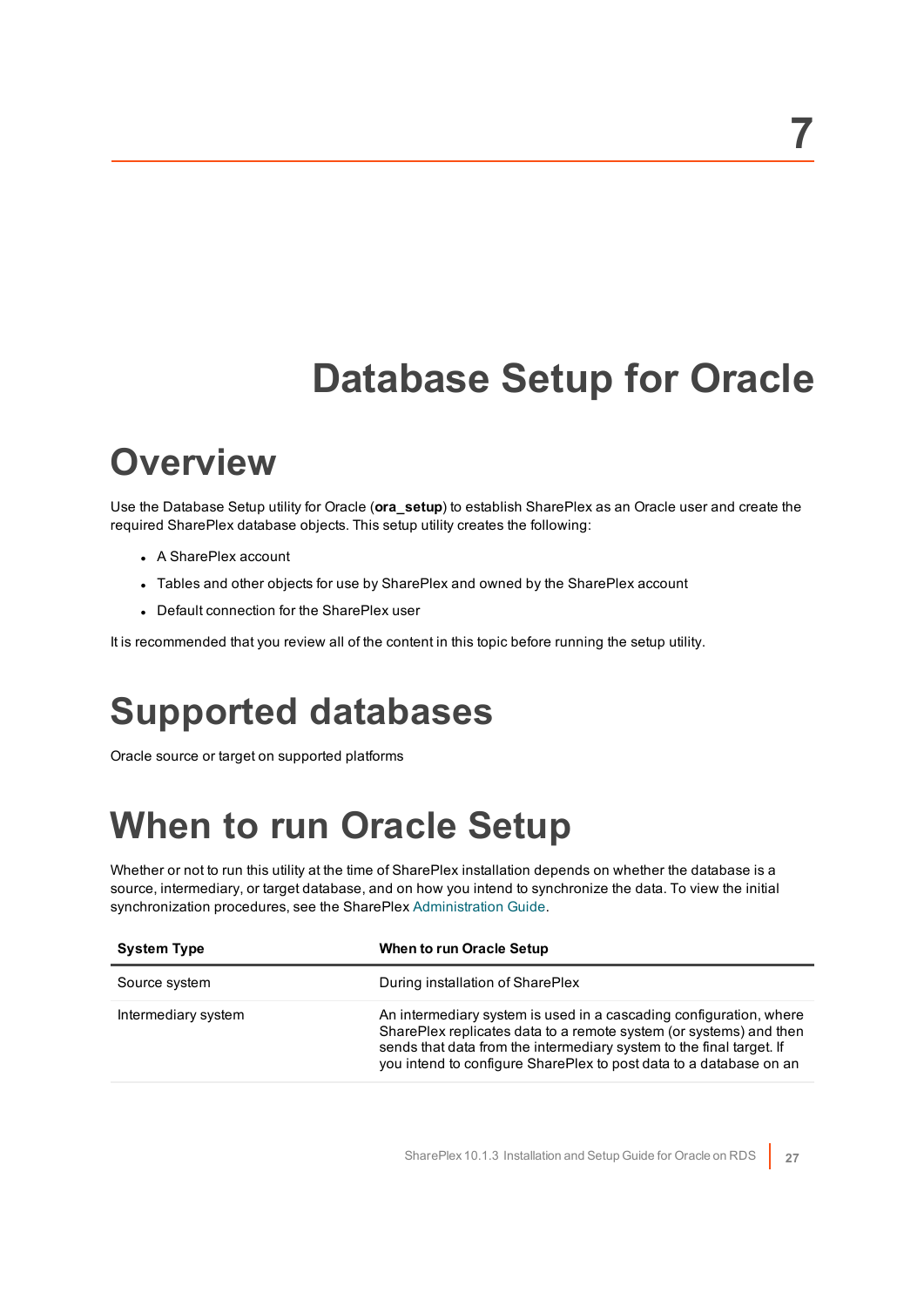| <b>System Type</b> | When to run Oracle Setup                                                                                                                                                                                                                                                                                                                                                                                                                                                                                                                                                                                                                                                                                                    |
|--------------------|-----------------------------------------------------------------------------------------------------------------------------------------------------------------------------------------------------------------------------------------------------------------------------------------------------------------------------------------------------------------------------------------------------------------------------------------------------------------------------------------------------------------------------------------------------------------------------------------------------------------------------------------------------------------------------------------------------------------------------|
|                    | intermediary system, and you intend to use a hot backup to<br>establish the data on that system and the target, do not run the<br>Database Setup utility on the intermediary or target systems. You<br>will run it when you perform the initial synchronization procedure.                                                                                                                                                                                                                                                                                                                                                                                                                                                  |
| Target system      | Depends on the method that you will use to synchronize the source<br>and target data when you are ready to activate replication:<br>If you intend to use transportable tablespaces or a cold copy<br>(such as export/import, store/restore from tape, FTP), run the<br>Database Setup utility during SharePlex installation.<br>If you intend to use a hot backup to establish the target data,<br>$\circ$<br>do not run the Database Setup utility. You will run it when<br>you perform the initial synchronization procedure.<br><b>NOTE:</b> If you run the Database Setup utility before the<br>backup and recovery, the setup gets overwritten, and you<br>will need to re-run it again after the backup and recovery. |

## <span id="page-27-0"></span>**Supported Oracle Connections**

The setup utility can configure any of the following connections for the SharePlex user to use when connecting to the database.

| Database type                | <b>Connection</b>                                                                   |
|------------------------------|-------------------------------------------------------------------------------------|
| Database with or without ASM | Bequeath                                                                            |
| Database with or without ASM | TNS alias<br>(A TNS login is specified for both the database and the ASM instance.) |
| PDB with ASM                 | TNS alias for the PDB and either TNS or bequeath for the ASM instance.              |
| Amazon RDS                   | TNS alias                                                                           |

## <span id="page-27-1"></span>**Required run privileges**

The user who runs the Database Setup utility must have the following privileges:

## *Amazon RDS source or target*

The user who runs the setup utility must be the primary user that was created when the Oracle RDS instance was created. You are prompted for this user during the setup.

## *Non-multitenant (standard) database*

The user who runs the setup utility must have DBA privileges.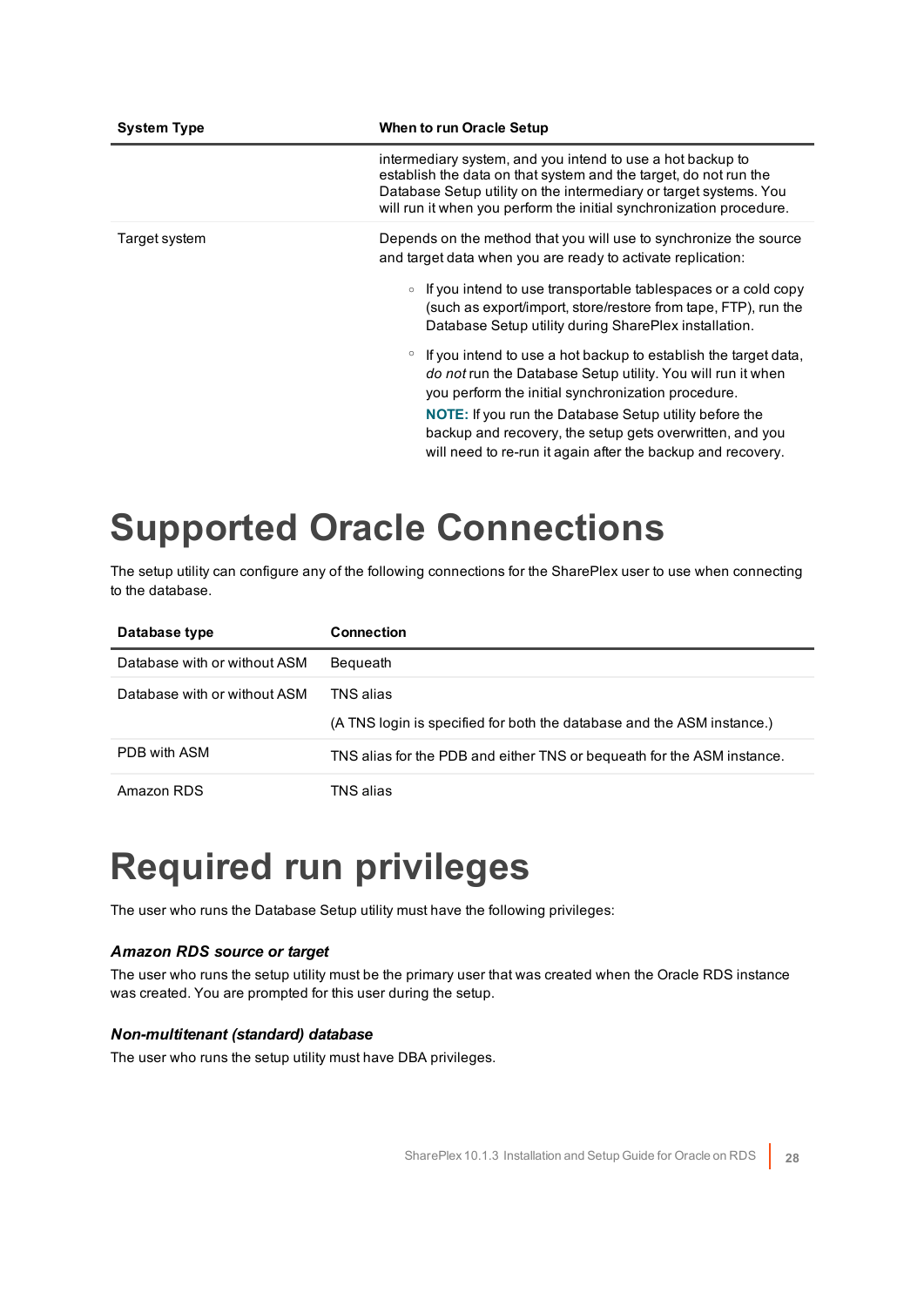## *Multitenant database*

The user who runs the setup utility should have SYSDBA privileges (recommended), but at minimum the user should be a DBA user with privileges for **sys.users\$** and **sys.enc\$**. The minimum following grants are required for the SharePlex user:

```
create user c##sp_admin identified by sp_admin;
grant dba to c##sp admin container=ALL;
grant select on sys.user$ to c##sp_admin with grant option container=ALL;
```
## <span id="page-28-0"></span>**Privileges granted to SharePlex**

The Database Setup utility grants to the SharePlex database user the following privileges.

| <b>Privilege</b><br>granted | <b>Description</b>                                                                                                                                                                                                                                                                                                                                                        |
|-----------------------------|---------------------------------------------------------------------------------------------------------------------------------------------------------------------------------------------------------------------------------------------------------------------------------------------------------------------------------------------------------------------------|
| DBA role                    | The Database Setup utility grants DBA role and unlimited resource privileges, tablespace<br>privileges, and read privileges to the redo logs.                                                                                                                                                                                                                             |
| Default<br>Oracle profile   | By default this profile has the unlimited resource privileges originally assigned by Oracle.                                                                                                                                                                                                                                                                              |
| Grants                      | The following grants are issued to SharePlex:<br>• To access the data dictionary (outside the DBA roles) if O7 DICTIONARY<br>ACCESSIBILITY is set to FALSE:<br>grant select any dictionary to Share PlexUser;<br>• To replicate DDL:<br>grant select any table to <i>Share Plex User</i> with admin option;<br>grant create any view to Share PlexUser with admin option; |

## <span id="page-28-1"></span>**Privileges Required by SharePlex to Perform Replication**

The following is a list of privileges required by SharePlex to perform replication. If you revoke the DBA role for the SharePlex database user, ensure these privileges are granted.

| <b>Privilege</b>      | <b>Details</b>                                                      |
|-----------------------|---------------------------------------------------------------------|
| <b>CREATE SESSION</b> |                                                                     |
| <b>ALTER SESSION</b>  |                                                                     |
| <b>ALTER SYSTEM</b>   |                                                                     |
| RESOURCE role         | RESOURCE role privileges required by SharePlex:<br>• CREATE TRIGGER |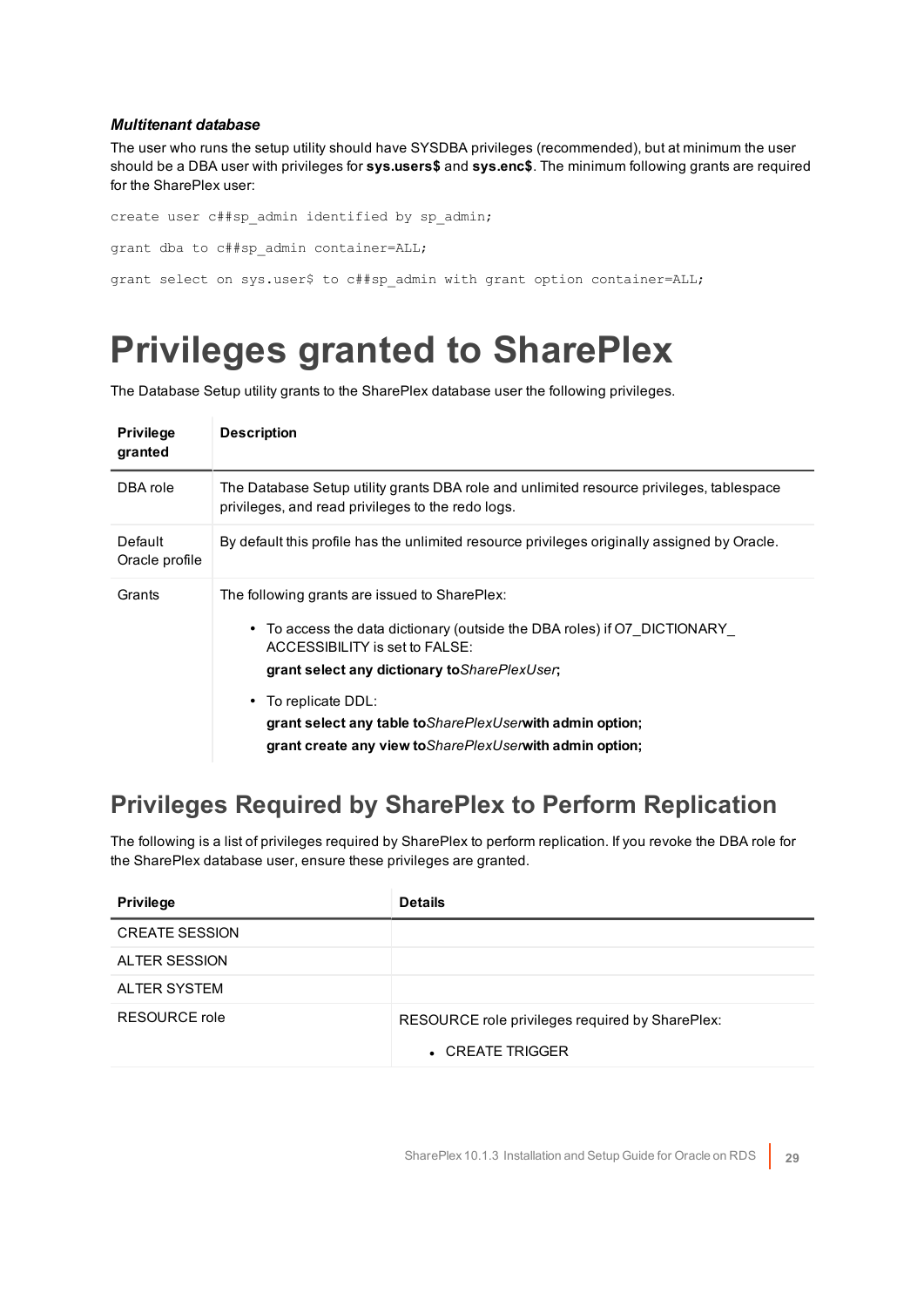| <b>Privilege</b>          | <b>Details</b>         |
|---------------------------|------------------------|
|                           | • CREATE SEQUENCE      |
|                           | • CREATE TYPE          |
|                           | • CREATE PROCEDURE     |
|                           | • CREATE CLUSTER       |
|                           | • CREATE OPERATOR      |
|                           | • CREATE INDEXTYPE     |
|                           | $\bullet$ CREATE TABLE |
| SELECT ANY DICTIONARY     |                        |
| SELECT ANY TABLE          |                        |
| <b>INSERT ANY TABLE</b>   |                        |
| <b>UPDATE ANY TABLE</b>   |                        |
| DELETE ANY TABLE          |                        |
| UNLIMITED TABLESPACE      |                        |
| <b>CREATE ANY TABLE</b>   |                        |
| DROP ANY TABLE            |                        |
| <b>LOCK ANY TABLE</b>     |                        |
| EXECUTE ON DBMS_FLASHBACK |                        |
| SELECT ANY TRANSACTION    |                        |
| <b>CREATE ANY INDEX</b>   |                        |
| DROP ANY INDEX            |                        |
| ALTER ANY TABLE           |                        |
| ALTER ANY INDEX           |                        |
| <b>CREATE ANY VIEW</b>    |                        |
| ALTER ANY SEQUENCE        |                        |
| EXP_FULL_DATABASE role    |                        |
| IMP_FULL_DATABASE role    |                        |
| SELECT ON SYS.ENC\$       |                        |
| SELECT ON SYS.USER\$      |                        |

## <span id="page-29-0"></span>**Requirements**

. Install the database client on the system where you are running Oracle Setup. Consult the Oracle documentation for the appropriate client version to use with the database.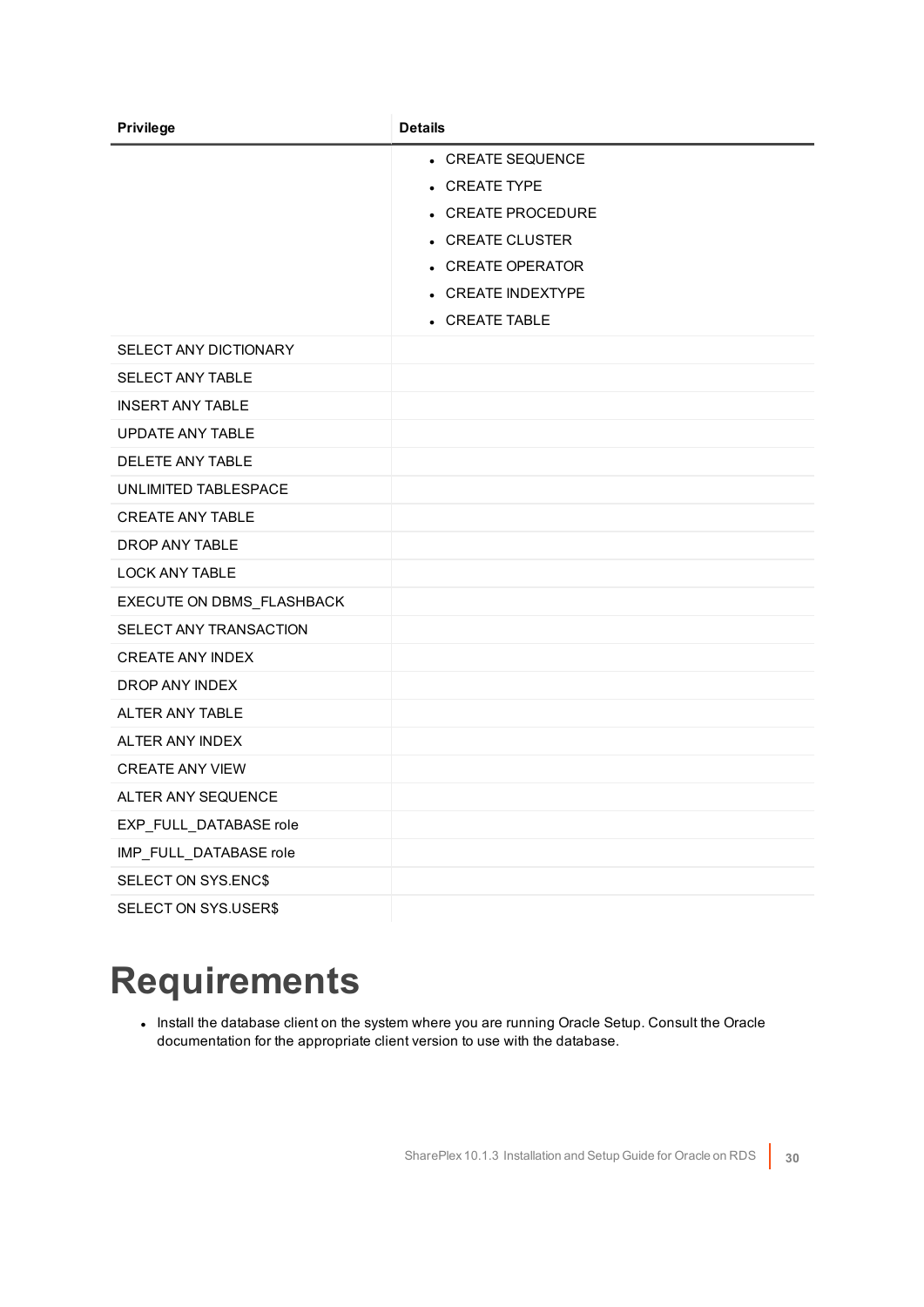- Run the Database Setup utility for all source and target Oracle instances in the SharePlex replication configuration.
- Within a cluster, run the Database Setup utility on all nodes of the cluster. This ensures that the SharePlex settings in the Windows Registry include the correct ORACLE\_SID.
- For a consolidated replication topography, or other topology with multiple variable-data directories, run the Database Setup utility for each variable-data directory.
- SharePlex supports local BEQUEATH connections or remote connections using a TNS alias. Be prepared to supply Oracle Setup the needed connection values for whichever connection you want to use. If using TNS, the **tnsnames.ora** file must be configured prior to running setup.
- <sup>l</sup> If the Oracle database is a multitenant container database, run the Database Setup utility for each pluggable database involved in a replication scenario. A SharePlex user and schema objects must exist in each PDB.
- If you run the Database Setup utility when there is an active configuration, the DDL that the setup performs to install or update the SharePlex internal tables will be replicated to the target. To work around this issue, set the **SP\_OCT\_REPLICATE\_ALL\_DDL** parameter to **0** before running the utility, then return the parameter to its previous setting after the setup is complete. This parameter takes effect immediately.

## <span id="page-30-0"></span>**SharePlex schema storage requirements**

The Database Setup utility for Oracle installs some database objects for use by SharePlex. The storage requirements for these objects should be satisfied before running Oracle Setup. See the following table.

| <b>Storage</b>                            | <b>Description</b>                                                                                                                                                                                                                                                                                                                                                                                                 |
|-------------------------------------------|--------------------------------------------------------------------------------------------------------------------------------------------------------------------------------------------------------------------------------------------------------------------------------------------------------------------------------------------------------------------------------------------------------------------|
| <b>SharePlex</b><br>objects<br>tablespace | The Database Setup utility installs some tables into a tablespace of your choosing. All but the<br>SHAREPLEX_LOBMAP table use the default storage settings of the tablespace.                                                                                                                                                                                                                                      |
|                                           | The SHAREPLEX LOBMAP table contains entries for LOBs stored out-of-row. It is created with a<br>1 MB INITIAL extent, 1 MB NEXT extent, and PCTINCREASE of 10. The MAXEXTENTS is 120,<br>allowing the table to grow to 120 MB.                                                                                                                                                                                      |
|                                           | <b>Preferred action:</b> If you enable supplemental logging for primary and unique keys, you can set<br>the SP OCT ENABLE LOBMAP parameter to 0, and nothing will be stored in the<br>SHAREPLEX LOBMAP table. In this case, you do not have to consider its size growth. It is<br>recommended that you enable supplemental logging for primary and unique keys to maximize<br>the performance of the Read process. |
|                                           | Alternate action: The default storage usually is sufficient for SHAREPLEX_LOBMAP, permitting<br>more than 4 million LOB entries. If the Oracle tables to be replicated have numerous LOB<br>columns that are inserted or updated frequently, consider increasing the size the SharePlex<br>tablespace accordingly. Take into account that this table shares the tablespace with other<br>SharePlex tables          |
|                                           | If the database uses the cost-based optimizer (CBO) and the tables that SharePlex processes<br>include numerous LOBs, incorporate the SHAREPLEX LOBMAP table into the analysis<br>schedule.                                                                                                                                                                                                                        |
|                                           | NOTE: A new installation of SharePlex does not change storage parameters from a previous<br>installation.                                                                                                                                                                                                                                                                                                          |
|                                           |                                                                                                                                                                                                                                                                                                                                                                                                                    |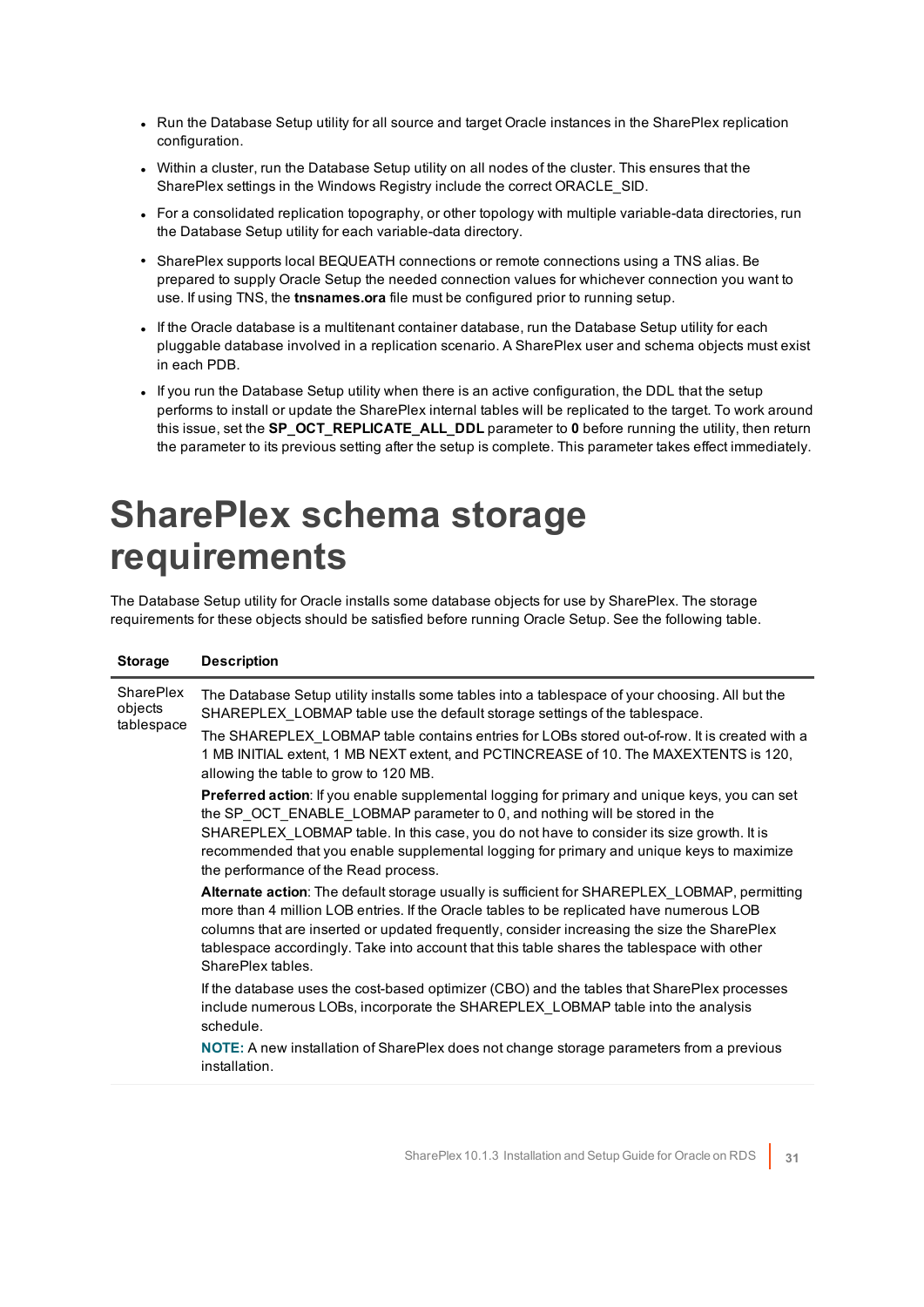| <b>Storage</b>                              | <b>Description</b>                                                                                                                                                                                                                                                                                                                                                                                                                                                |
|---------------------------------------------|-------------------------------------------------------------------------------------------------------------------------------------------------------------------------------------------------------------------------------------------------------------------------------------------------------------------------------------------------------------------------------------------------------------------------------------------------------------------|
| <b>SharePlex</b><br>temporary<br>tablespace | The Database Setup utility prompts for a temporary tablespace for SharePlex to use for sorts and<br>other operations, including sorts performed by the <b>compare</b> commands. The default temporary<br>tablespace is the one where the SharePlex objects are installed. If you plan to use the <b>compare</b><br>commands to compare large tables, especially those without a primary or unique key, specify a<br>dedicated temporary tablespace for SharePlex. |
| <b>SharePlex</b><br>index<br>tablespace     | The Database Setup utility prompts for a tablespace to store the indexes for the SharePlex<br>tables. The default index tablespace is the one where the SharePlex objects are installed. To<br>minimize I/O contention, specify a different index tablespace from the one where the tables are<br>installed.<br>NOTE: If indexes from a previous version of SharePlex are installed in the SharePlex objects                                                      |
|                                             | tablespace, you can move them to a different tablespace and then specify that tablespace when<br>you run the setup utility.                                                                                                                                                                                                                                                                                                                                       |

## <span id="page-31-0"></span>**Run Database Setup for Oracle**

**IMPORTANT!** The Oracle instance must be open before this procedure is performed.

1. (Unix and Linux only) If you are using multiple variable-data directories, export the environment variable that points to the variable-data directory for the SharePlex instance for which you are running Database Setup.

**ksh** shell:

```
export SP_SYS_VARDIR=/full_path_of_variable-data_directory
```
**csh** shell:

```
setenv SP_SYS_VARDIR=/full_path_of_variable-data_directory
```
- 2. Shut down any SharePlex processes that are running, including **sp\_cop**.
- 3. Run the Database Setup program from the command prompt of the operating system, using the full path from the SharePlex **bin** subdirectory.

**IMPORTANT!** On Windows, if you installed SharePlex on any port other than the default of 2100, use the **-p** option to specify the port number. For example, in the following command the port number is 9400:

```
C:\users\splex\bin>ora_setup -p9400
```
4. Specify whether the system is a source system, a target system, or both a source and target system in the SharePlex configuration.

**NOTE**: This prompt only appears the first time that you run setup for this database.

- 5. For connection type, select **Oracle**.
- 6. Refer to the following table for the prompts and responses to configure SharePlex correctly for the desired connection type.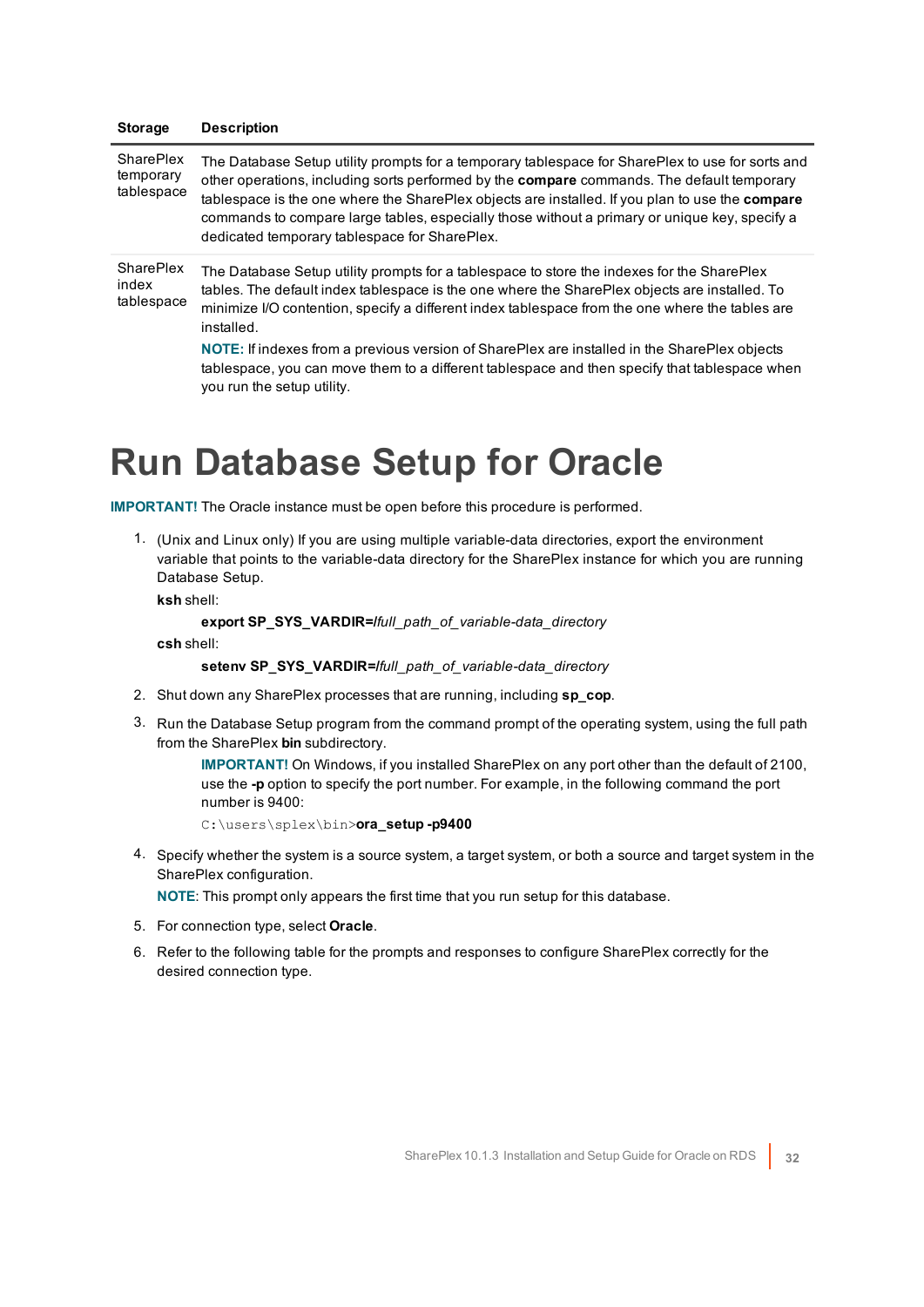## **Table 1: Setup prompts and response**

| Prompt                                                                                                                                                                                                                                                                              | <b>Response</b>                                                                                                                                                                                                                                                                            |
|-------------------------------------------------------------------------------------------------------------------------------------------------------------------------------------------------------------------------------------------------------------------------------------|--------------------------------------------------------------------------------------------------------------------------------------------------------------------------------------------------------------------------------------------------------------------------------------------|
| Will SharePlex install be using a BEQUEATH<br>connection? (Entering 'n' implies a<br>SQL*net connection):                                                                                                                                                                           | Press Y to use a local BEQUEATH connection, or<br>press N to use a TNS alias connection.<br><b>NOTE: Press N to use a TNS alias if:</b>                                                                                                                                                    |
|                                                                                                                                                                                                                                                                                     | • the database is a multitenant database                                                                                                                                                                                                                                                   |
|                                                                                                                                                                                                                                                                                     | • SharePlex is capturing from, or posting to, a<br>remote database, such as one on Amazon<br>RDS.                                                                                                                                                                                          |
|                                                                                                                                                                                                                                                                                     | • the database is in a cluster (such as Oracle<br>RAC)                                                                                                                                                                                                                                     |
| Are you configuring SharePlex for an AWS<br>RDS database?                                                                                                                                                                                                                           | Press N if you are not configuring SharePlex for an<br>Oracle database on RDS.                                                                                                                                                                                                             |
|                                                                                                                                                                                                                                                                                     | Press Y if you are configuring SharePlex for an<br>Amazon AWS RDS database.                                                                                                                                                                                                                |
| One of the following prompts is shown:<br>• If you selected BEQUEATH= Y:<br>Enter the Oracle SID for which<br>SharePlex should be installed:<br>• If you selected BEQUEATH = N:<br>Enter the TNS alias for which<br>SharePlex should be installed:                                  | Non-multitenant database: Accept the default or<br>type the correct SID or TNS alias.<br>On RAC, the TNS alias must be a global alias.<br>Multitenant database: Type the TNS alias of the<br>PDB.<br>Amazon RDS: Type the TNS alias of the RDS<br>database.                                |
| One of the following prompts is shown:<br>$\bullet$ If the database is not on RDS:<br>Enter a DBA user for SID:<br>If the database is on RDS:<br>In order to create the SharePlex<br>tables and user account, we must<br>connect to the RDS database using<br>the RDS primary user. | Non-multitenant database: Type the name of a<br>database user that has DBA privileges.<br>Multitenant database: Type the name of a common<br>user who has the required privileges to install the<br>account and objects.<br>Amazon RDS database: Type the name of the RDS<br>primary user. |

One of the following prompts is shown: **Non-multitenant database**: Type the password of the DBA user.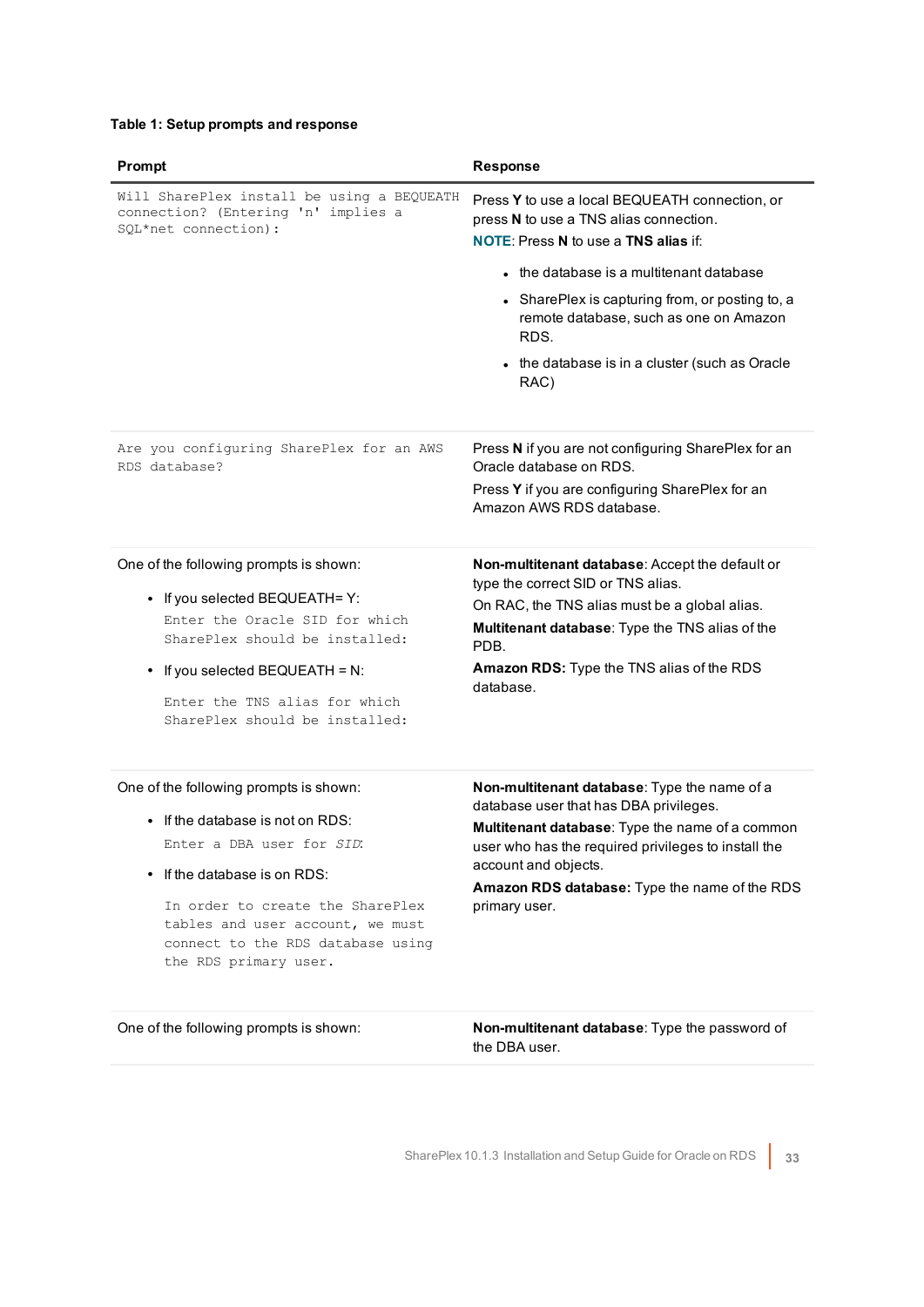| Prompt                                                                                                                               | <b>Response</b>                                                                                                                                                                                                                                                                                                                                                                                                                                                           |
|--------------------------------------------------------------------------------------------------------------------------------------|---------------------------------------------------------------------------------------------------------------------------------------------------------------------------------------------------------------------------------------------------------------------------------------------------------------------------------------------------------------------------------------------------------------------------------------------------------------------------|
| • If the database is not on RDS:                                                                                                     | Multitenant database: Type the password of the                                                                                                                                                                                                                                                                                                                                                                                                                            |
| Enter password for the DBA account,                                                                                                  | common user. Omit the @ and the rest of the connect                                                                                                                                                                                                                                                                                                                                                                                                                       |
| which will not echo:                                                                                                                 | string. SharePlex constructs the connect string in the                                                                                                                                                                                                                                                                                                                                                                                                                    |
| If the database is on RDS:                                                                                                           | proper format.                                                                                                                                                                                                                                                                                                                                                                                                                                                            |
| Enter the password for the RDS                                                                                                       | Amazon RDS database: Type the password of the                                                                                                                                                                                                                                                                                                                                                                                                                             |
| primary user, which will not echo.                                                                                                   | RDS primary user.                                                                                                                                                                                                                                                                                                                                                                                                                                                         |
| Current SharePlex user is user.<br>Would you like to create a new SharePlex<br>user?                                                 | Press N to update an existing SharePlex account or<br>Y to create a new SharePlex account. Type the<br>credentials when prompted.<br>You are allowed five attempts to type a valid<br>password for an existing SharePlex user. Passwords<br>are obfuscated.<br><b>IMPORTANT!If there is an active configuration and</b><br>you changed the SharePlex schema, copy the<br>SharePlex objects from the old schema to the new<br>one to preserve the replication environment. |
| Do you want to enable replication of<br>tables with TDE?                                                                             | Press N since TDE is not supported for RDS.                                                                                                                                                                                                                                                                                                                                                                                                                               |
| Enter the default tablespace for use by                                                                                              | Press Enter to accept the default or type the name of                                                                                                                                                                                                                                                                                                                                                                                                                     |
| SharePlex:                                                                                                                           | a different tablespace.                                                                                                                                                                                                                                                                                                                                                                                                                                                   |
| Enter the temporary tablespace for use by                                                                                            | Press Enter to accept the default or type the name of                                                                                                                                                                                                                                                                                                                                                                                                                     |
| SharePlex:                                                                                                                           | a different tablespace.                                                                                                                                                                                                                                                                                                                                                                                                                                                   |
| Enter the index tablespace for use by                                                                                                | Press Enter to accept the default or type the name of                                                                                                                                                                                                                                                                                                                                                                                                                     |
| SharePlex:                                                                                                                           | a different tablespace.                                                                                                                                                                                                                                                                                                                                                                                                                                                   |
| Will the current setup for sid: SID be<br>used as a source (including cases as<br>source for failover or primary-primary<br>setups)? | Press Y if this is a source system or press N if this is<br>a target system. <b>IMPORTANT:</b> All systems in a<br>primary-primary configuration (peer-to-peer) and in a<br>high-availability configuration are considered to be<br>source systems due to the bidirectional nature of the<br>replication.                                                                                                                                                                 |

## **NOTE:**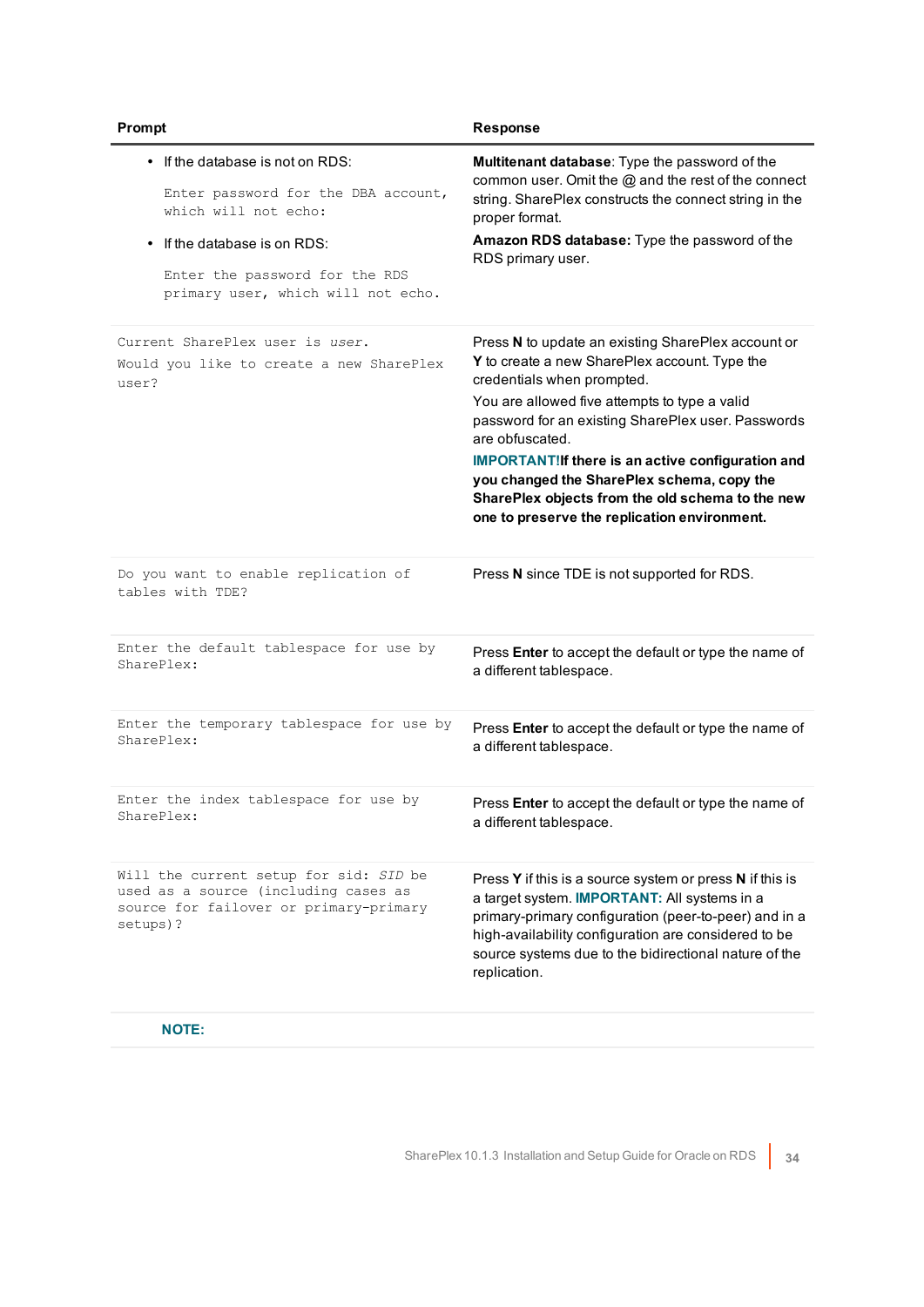| romn |
|------|
|------|

## **Prompt Response**

- The following prompts are only shown if the database is a source on ASM.

- If this is an Oracle target, the setup is now complete.

| ASM detected. Do you wish to connect to<br>ASM using BEQUEATH connection?                                                                                                                                                          | Press Y for SharePlex to use a BEQUEATH<br>connection to connect to the ASM instance, or press<br><b>N</b> to use a TNS alias.<br><b>IMPORTANT!</b> If the database uses ASM and the<br>database TNS alias is configured with a SCAN IP,<br>then you must specify connection through an ASM<br>TNS alias in order for SharePlex to connect to the<br>ASM instance.                                                          |
|------------------------------------------------------------------------------------------------------------------------------------------------------------------------------------------------------------------------------------|-----------------------------------------------------------------------------------------------------------------------------------------------------------------------------------------------------------------------------------------------------------------------------------------------------------------------------------------------------------------------------------------------------------------------------|
| The following prompt is displayed if you did not select<br>a BEQUEATH connection:<br>Do you wish to keep connecting using the<br>same user/password?                                                                               | Press Y to use the same user and password as the<br>login user, or press N to be prompted for a different<br>user and password.<br>Normally the user running SharePlex must be a<br>member of the OSASM group. This does not apply if<br>SP_OCT_OLOG_USE_OCI is set to the non-default<br>value of 1.<br>Also if you are using a BEQUEATH connection, the<br>user running SharePlex must be a member of the<br>OSDBA group. |
| NOTE: If you selected to use a BEQUEATH connection to connect to ASM, the database setup is<br>complete. Continue to Note about the tnsnames file.<br>If you selected N, you need to supply a TNS alias, and the prompts continue. |                                                                                                                                                                                                                                                                                                                                                                                                                             |
| Enter the ASM tns alias to be used by<br>SharePlex:                                                                                                                                                                                | Type the name of the TNS alias.                                                                                                                                                                                                                                                                                                                                                                                             |
| Enter an ASM admin (has both sysdba and<br>sysasm privilege) username for alias:                                                                                                                                                   | Type the name of a user with sysasm and sysdba<br>privileges to the ASM instance.                                                                                                                                                                                                                                                                                                                                           |
| Enter user password for user:                                                                                                                                                                                                      | Type the password of the user.                                                                                                                                                                                                                                                                                                                                                                                              |
| SharePlex installs internal objects that include a<br>package to support the SDO GEOMETRY data type of<br>the Oracle Spatial and Graph option. If this option is<br>not installed in the database, the following prompt is         | Press Y to continue the database setup without<br>support for SDO_GEOMETRY, or press N to<br>terminate ora_setup.                                                                                                                                                                                                                                                                                                           |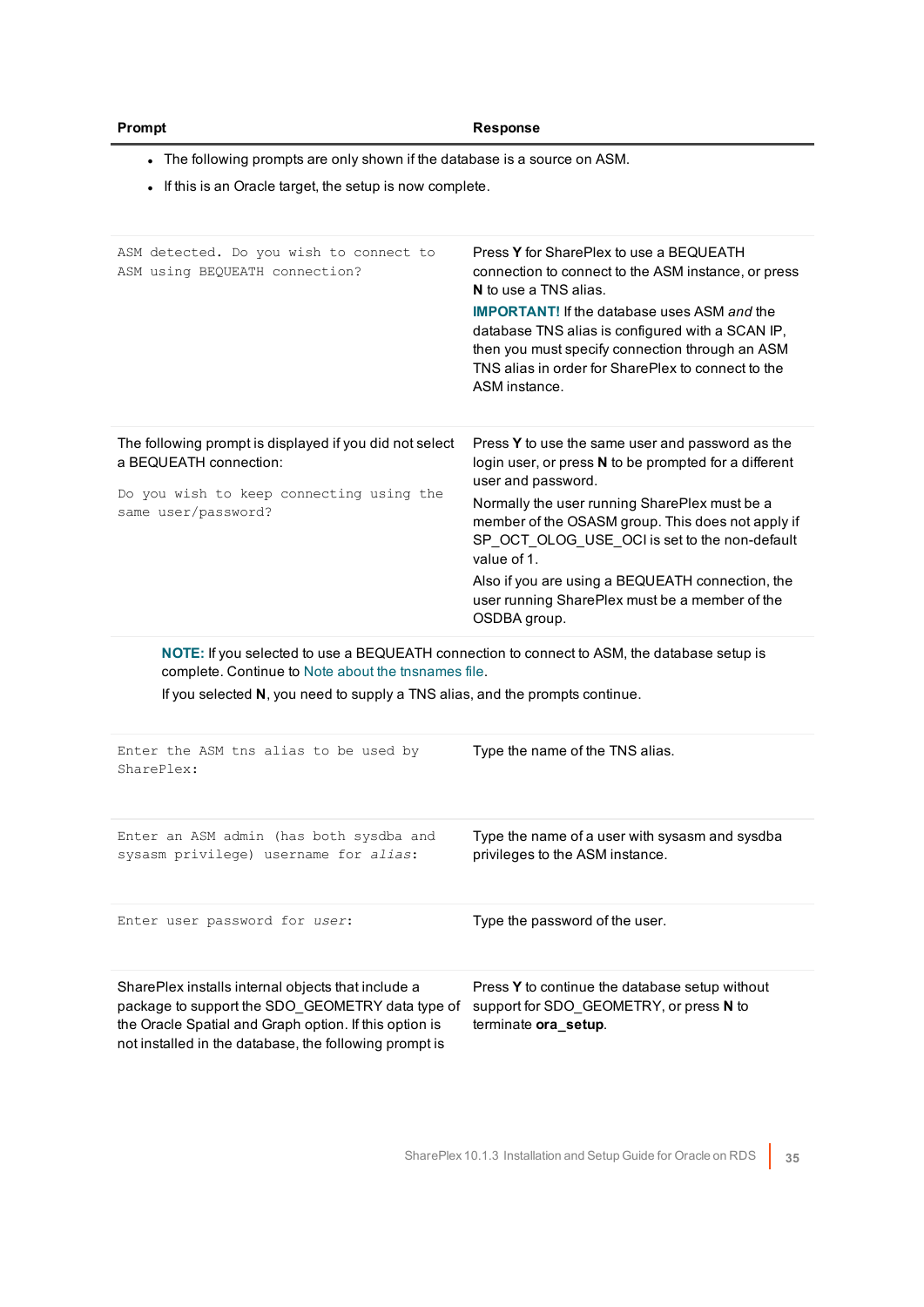### shown:

The SharePlex object that supports replication of SDO\_GEOMETRY cannot be installed because the Oracle Spatial and Graph feature is not installed. Do you want to continue with the setup without support for SDO GEOMETRY? [n]:

7. After completion of the Oracle setup, the ora\_setup.config file will be generated inside <Installation directory>/var/data.

### <span id="page-35-1"></span>**Note about the tnsnames file**

When you set up SharePlex for database connection through a TNS alias and ASM connection locally through a BEQUEATH connection (through OS authentication), it is important to set up the **tnsnames.ora** file correctly on each node. Assuming a SharePlex database account exists on the primary node, SharePlex will always connect to the primary ASM\_SID automatically because it was provided when SharePlex was installed. However, upon failover, SharePlex must query the local **v\$asm\_client** view to get the correct ASM\_SID of the failover instance. Therefore, ensure that the IP address of a given node is always listed first in the local **tnsnames.ora** file on that node.

## <span id="page-35-0"></span>**Run Database Setup for Oracle Remote Capture**

**IMPORTANT!** The Oracle instance must be open before this procedure is performed.

1. (Unix and Linux only) If you are using multiple variable-data directories, export the environment variable that points to the variable-data directory for the SharePlex instance for which you are running Database Setup.

**ksh** shell:

```
export SP_SYS_VARDIR=/full_path_of_variable-data_directory
```
**csh** shell:

```
setenv SP_SYS_VARDIR=/full_path_of_variable-data_directory
```
- 2. Set the SP\_OCT\_OLOG\_USE\_OCI parameter to 1 and restart the Capture process. For more information, see SP\_OCT\_OLOG\_USE\_OCI.
- 3. Shut down any SharePlex processes that are running, including **sp\_cop**.
- 4. Run the Database Setup program from the command prompt of the operating system, using the full path from the SharePlex **bin** subdirectory.

**IMPORTANT!** On Windows, if you installed SharePlex on any port other than the default of 2100, use the **-p** option to specify the port number. For example, in the following command the port number is 9400: C:\users\splex\bin>**ora\_setup -p9400**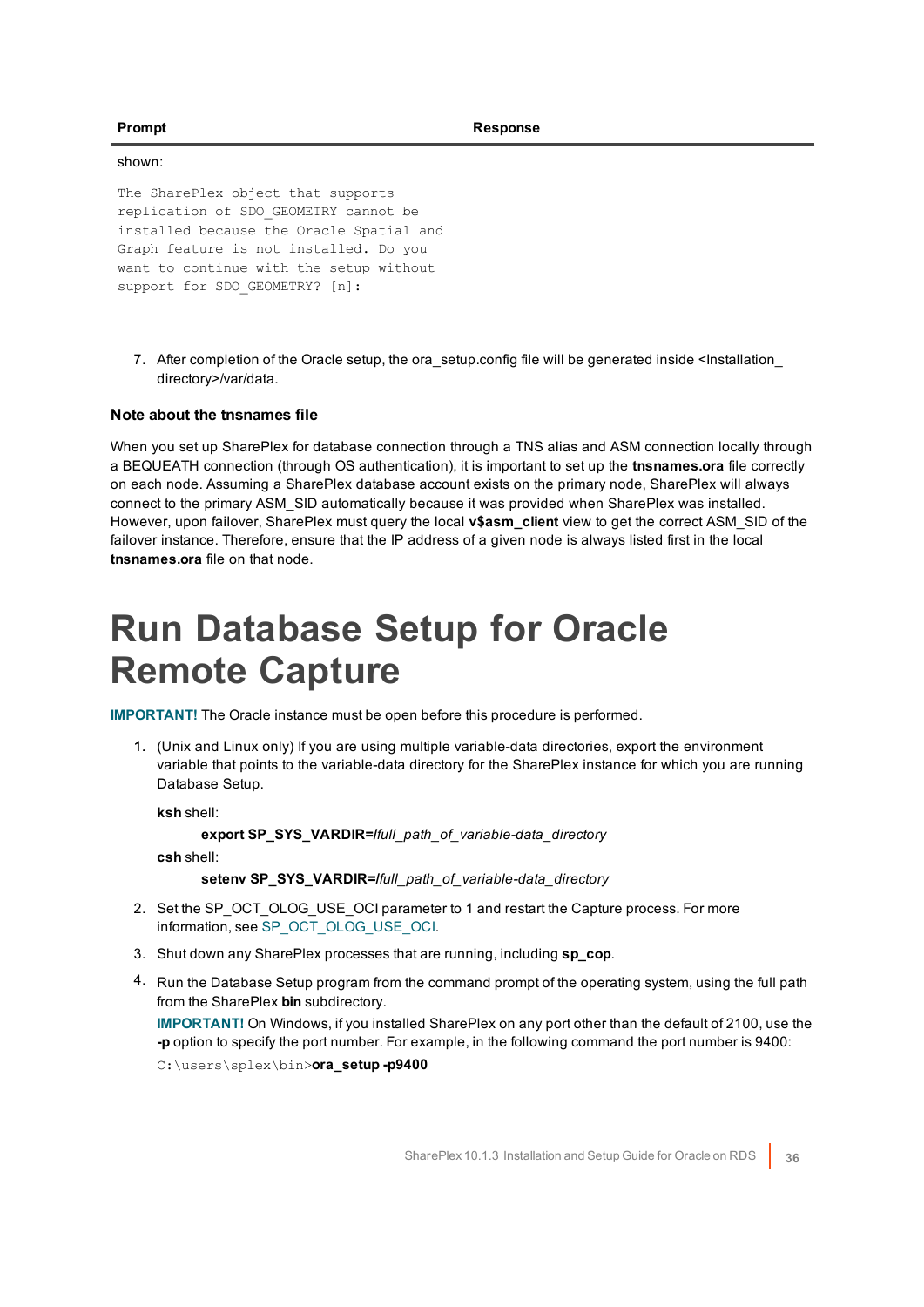5. Specify whether the system is a source system, a target system, or both a source and target system in the SharePlex configuration.

**NOTE**: This prompt only appears the first time that you run setup for this database.

- 6. For connection type, select **Oracle**.
- 7. Refer to the following table for the prompts and responses to configure SharePlex correctly for the desired connection type.

### **Table 2: Setup prompts and response**

| <b>Prompt</b>                                                                                                                                                                                                                                            | <b>Response</b>                                                                                                                                                                                                                                                            |
|----------------------------------------------------------------------------------------------------------------------------------------------------------------------------------------------------------------------------------------------------------|----------------------------------------------------------------------------------------------------------------------------------------------------------------------------------------------------------------------------------------------------------------------------|
| Will SharePlex install be using a<br>BEQUEATH connection? (Entering 'n'<br>implies a SQL*net connection):                                                                                                                                                | Press N to use a TNS alias connection.                                                                                                                                                                                                                                     |
| Are you configuring SharePlex for an<br>AWS RDS database?                                                                                                                                                                                                | Press N if you are not configuring SharePlex for an Oracle<br>database on RDS.                                                                                                                                                                                             |
| One of the following prompts is shown:<br>• If you selected BEQUEATH= $Y$ :<br>Enter the Oracle SID for which<br>SharePlex should be installed:<br>• If you selected BEQUEATH = $N$ :<br>Enter the TNS alias for which<br>SharePlex should be installed: | <b>Non-multitenant database:</b> Accept the default or type the<br>correct SID or TNS alias.<br>On RAC, the TNS alias must be a global alias.<br><b>Multitenant database:</b> Type the TNS alias of the PDB.<br><b>Amazon RDS:</b> Type the TNS alias of the RDS database. |
|                                                                                                                                                                                                                                                          |                                                                                                                                                                                                                                                                            |

### One of the following prompts is shown:

• If the database is not on RDS:

Enter a DBA user for *SID*:

• If the database is on RDS:

In order to create the SharePlex tables and user account, we must connect to the RDS database using the RDS primary user.

**Non-multitenant database**: Type the name of a database user that has DBA privileges.

**Multitenant database**: Type the name of a common user who has the required privileges to install the account and objects.

**Amazon RDS database:** Type the name of the RDS primary user.

• If the database is not on RDS:

Enter password for the DBA account, which will not echo: **Non-multitenant database**: Type the password of the DBA user.

**Multitenant database**: Type the password of the common user. Omit the @ and the rest of the connect string. SharePlex constructs the connect string in the proper format. **Amazon RDS database:** Type the password of the RDS primary user.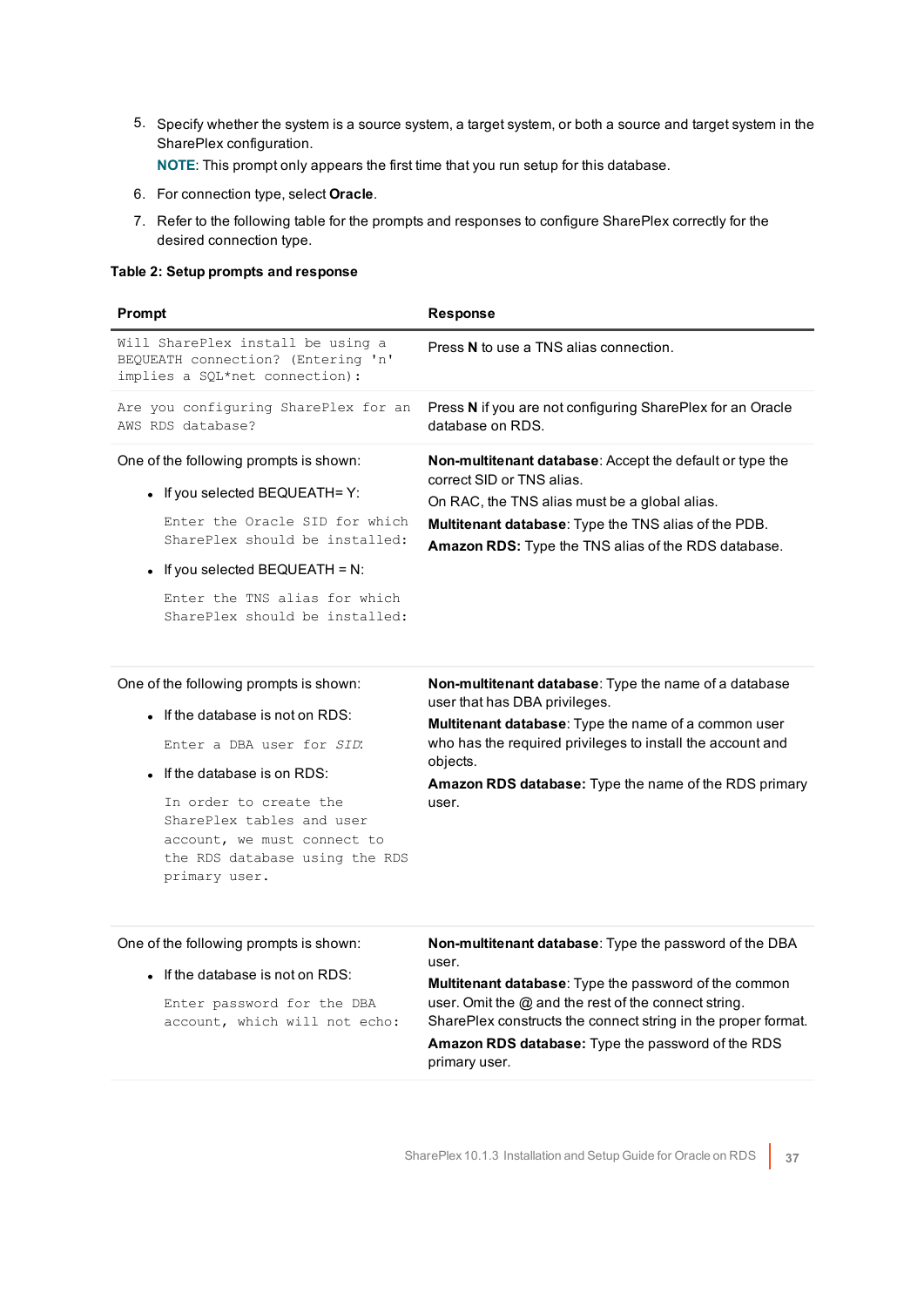| $\bullet$ If the database is on RDS:                                                                                                  |                                                                                                                                                                                                                                                                                                                                                                                                                                                                         |
|---------------------------------------------------------------------------------------------------------------------------------------|-------------------------------------------------------------------------------------------------------------------------------------------------------------------------------------------------------------------------------------------------------------------------------------------------------------------------------------------------------------------------------------------------------------------------------------------------------------------------|
| Enter the password for the RDS<br>primary user, which will not<br>echo.                                                               |                                                                                                                                                                                                                                                                                                                                                                                                                                                                         |
| Enter the Local Oracle Client<br>Library directory:                                                                                   | Enter the Oracle Client Home directory path.<br>Example:<br>/u01/app/oracle/product/19.0.0/clienthome_1                                                                                                                                                                                                                                                                                                                                                                 |
| Enter the TNS alias for which<br>SharePlex should be installed (Blank<br>to abort) :                                                  | Fnter the name of the TNS alias                                                                                                                                                                                                                                                                                                                                                                                                                                         |
| Current SharePlex user is user.<br>Would you like to create a new<br>SharePlex user?                                                  | Press N to update an existing SharePlex account or Y to<br>create a new SharePlex account. Type the credentials when<br>prompted.<br>You are allowed five attempts to type a valid password for<br>an existing SharePlex user. Passwords are obfuscated.<br><b>IMPORTANT!</b> If there is an active configuration and you<br>changed the SharePlex schema, copy the SharePlex<br>objects from the old schema to the new one to preserve<br>the replication environment. |
| Do you want to enable replication of<br>tables with TDE?                                                                              | Press N since TDE is not supported for RDS.                                                                                                                                                                                                                                                                                                                                                                                                                             |
| Enter the default tablespace for use<br>by SharePlex:                                                                                 | Press Enter to accept the default or type the name of a<br>different tablespace.                                                                                                                                                                                                                                                                                                                                                                                        |
| Enter the temporary tablespace for<br>use by SharePlex:                                                                               | Press Enter to accept the default or type the name of a<br>different tablespace.                                                                                                                                                                                                                                                                                                                                                                                        |
| Enter the index tablespace for use<br>by SharePlex:                                                                                   | Press Enter to accept the default or type the name of a<br>different tablespace.                                                                                                                                                                                                                                                                                                                                                                                        |
| Will the current setup for sid: SID<br>be used as a source (including cases<br>as source for failover or primary-<br>primary setups)? | Press Y if this is a source system or press N if this is a target<br>system.<br><b>IMPORTANT:</b> All systems in a primary-primary configuration<br>(peer-to-peer) and in a high-availability configuration are<br>considered to be source systems due to the bidirectional<br>nature of the replication.                                                                                                                                                               |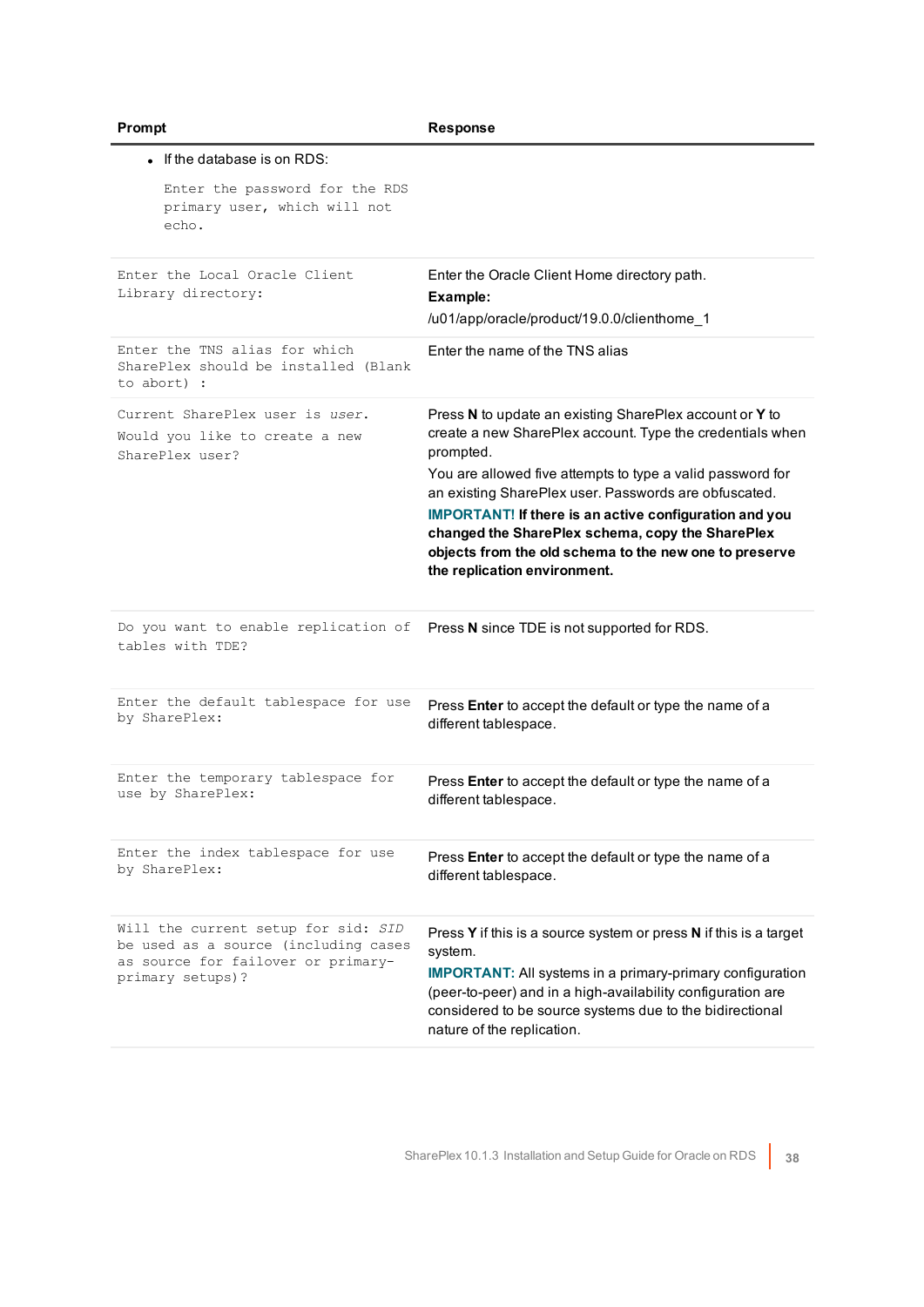| The following prompt is displayed if you did not<br>select a BEQUEATH connection:<br>Do you wish to keep connecting using<br>the same user/password?                                                                                              | Press Y to use the same user and password as the login<br>user, or press N to be prompted for a different user and<br>password.<br>Normally the user running SharePlex must be a member of<br>the OSASM group. This does not apply if SP_OCT_OLOG_<br>USE OCI is set to the non-default value of 1.<br>Also if you are using a BEQUEATH connection, the user<br>running SharePlex must be a member of the OSDBA group. |
|---------------------------------------------------------------------------------------------------------------------------------------------------------------------------------------------------------------------------------------------------|------------------------------------------------------------------------------------------------------------------------------------------------------------------------------------------------------------------------------------------------------------------------------------------------------------------------------------------------------------------------------------------------------------------------|
| SharePlex installs internal objects that include<br>a package to support the SDO GEOMETRY<br>data type of the Oracle Spatial and Graph<br>option. If this option is not installed in the<br>database, the following prompt is shown:              | Press Y to continue the database setup without support for<br>SDO GEOMETRY, or press N to terminate ora_setup.                                                                                                                                                                                                                                                                                                         |
| The SharePlex object that supports<br>replication of SDO_GEOMETRY cannot<br>be installed because the Oracle<br>Spatial and Graph feature is not<br>installed. Do you want to continue<br>with the setup without support for<br>SDO GEOMETRY? [n]: |                                                                                                                                                                                                                                                                                                                                                                                                                        |

**NOTE:** While running the **ora\_cleansp** utility, enter the TNS alias provided while performing **ora\_setup**.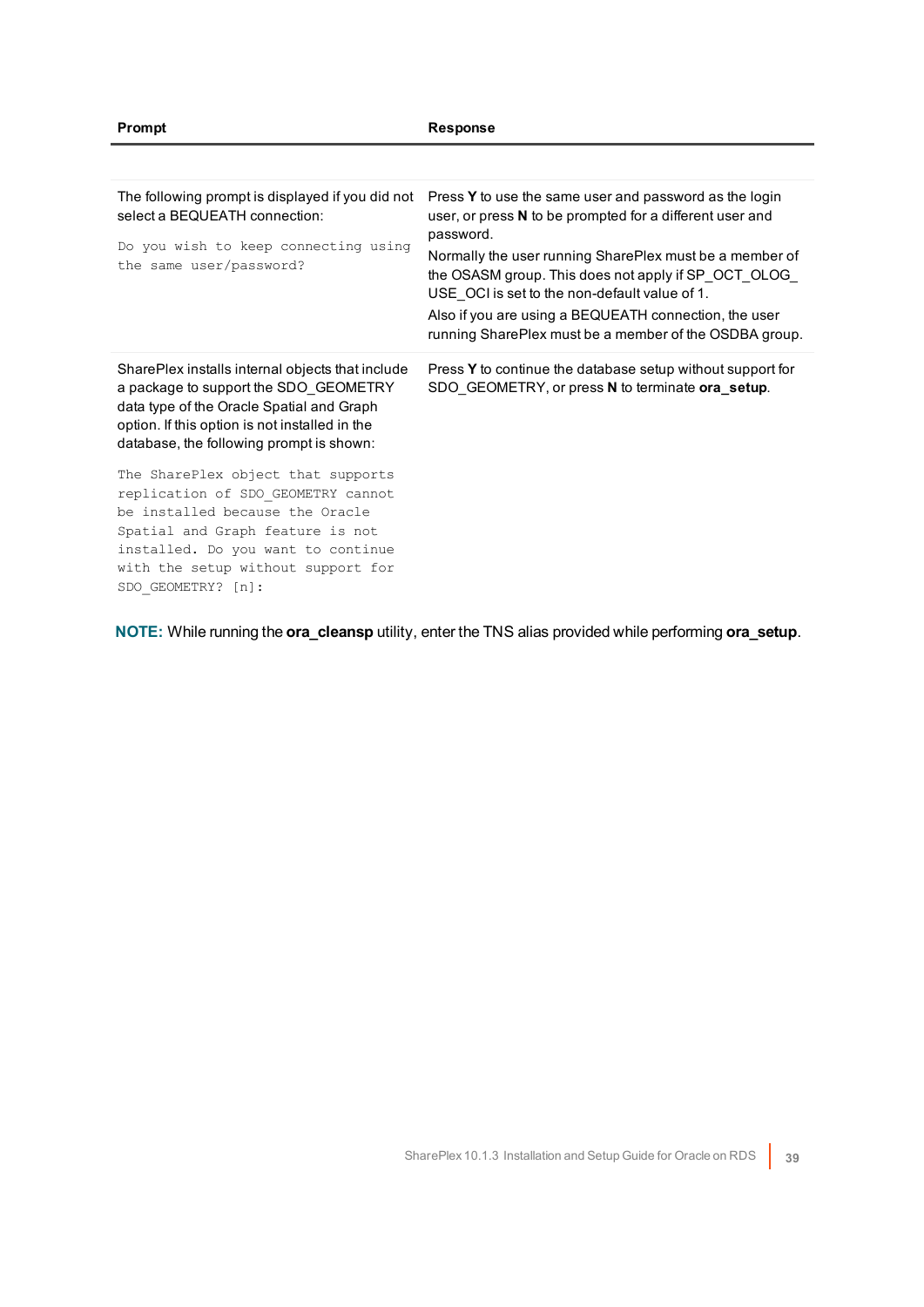## **About us**

## <span id="page-39-0"></span>**We are more than just a name**

We are on a quest to make your information technology work harder for you. That is why we build communitydriven software solutions that help you spend less time on IT administration and more time on business innovation. We help you modernize your data center, get you to the cloud quicker and provide the expertise, security and accessibility you need to grow your data-driven business. Combined with Quest's invitation to the global community to be a part of its innovation, and our firm commitment to ensuring customer satisfaction, we continue to deliver solutions that have a real impact on our customers today and leave a legacy we are proud of. We are challenging the status quo by transforming into a new software company. And as your partner, we work tirelessly to make sure your information technology is designed for you and by you. This is our mission, and we are in this together. Welcome to a new Quest. You are invited to Join the Innovation™.

## **Our brand, our vision. Together.**

Our logo reflects our story: innovation, community and support. An important part of this story begins with the letter Q. It is a perfect circle, representing our commitment to technological precision and strength. The space in the Q itself symbolizes our need to add the missing piece — you — to the community, to the new Quest.

## <span id="page-39-1"></span>**Contacting Quest**

<span id="page-39-2"></span>For sales or other inquiries, visit [www.quest.com/contact](https://www.quest.com/contact).

## **Technical support resources**

Technical support is available to Quest customers with a valid maintenance contract and customers who have trial versions. You can access the Quest Support Portal at [https://support.quest.com](https://support.quest.com/).

The Support Portal provides self-help tools you can use to solve problems quickly and independently, 24 hours a day, 365 days a year. The Support Portal enables you to: